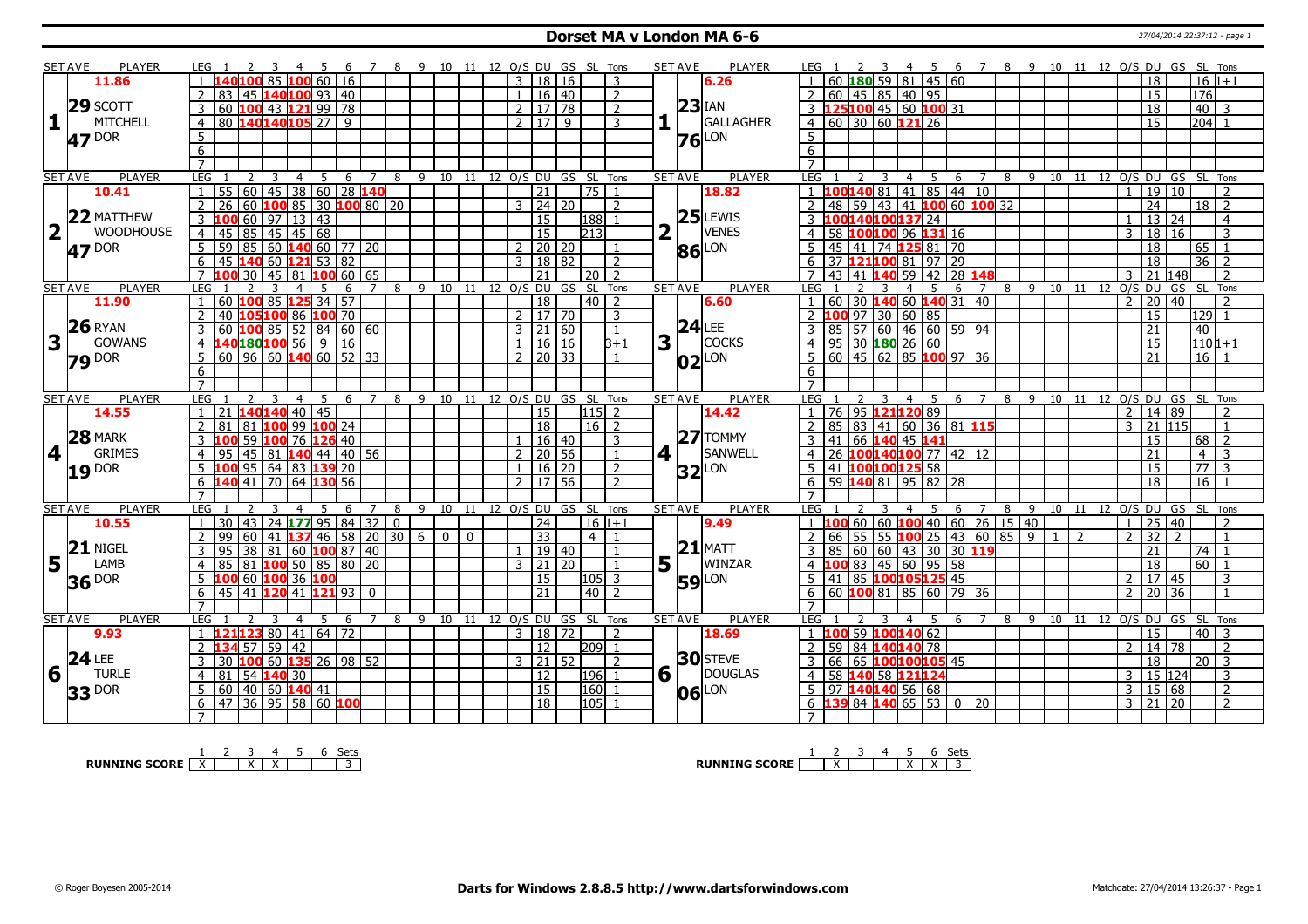#### **Dorset MA v London MA 6-6** 27/04/2014 22:37:12 - page 2

|                 | <b>SET AVE</b> | <b>PLAYER</b>       | LEG                                                      | - 8<br>7                  | 9 10 11 12 O/S DU GS SL Tons |                |                      |                       |                          | <b>SET AVE</b>  | <b>PLAYER</b>       | 8 9 10 11 12 O/S DU GS SL Tons<br>$\overline{7}$<br>LEG 1<br>- 6                                             |                                   |
|-----------------|----------------|---------------------|----------------------------------------------------------|---------------------------|------------------------------|----------------|----------------------|-----------------------|--------------------------|-----------------|---------------------|--------------------------------------------------------------------------------------------------------------|-----------------------------------|
|                 |                | 16.06               | 00 100 45 100 60 56                                      |                           |                              |                | 18                   |                       | 40   3                   |                 | 17.59               | 100100 81 45 57 107<br>$3 \mid 21 \mid 107$                                                                  | $\mathbf{3}$                      |
|                 |                |                     | 93 $100140$ 52   0   0   16                              |                           |                              |                | $2 \mid 23 \mid 16$  |                       | 3                        |                 |                     | 41 81 90 24<br>21<br>76<br>-81                                                                               | $8 \mid 1$                        |
|                 |                | $24$ THOMAS         | 40 <b>140</b> 85 <b>100</b> 74 36                        |                           |                              |                | $3 \mid 21 \mid 36$  |                       | $\overline{\phantom{0}}$ |                 | $23$ STEVEN         | 100 60 171 30 36<br>21                                                                                       | $22\overline{2+1}$                |
|                 |                | <b>CHANT</b>        | $60$ 100100 95 58<br>$\overline{4}$                      |                           |                              |                | 15                   | 88 l                  | 2                        |                 | FERGUSON            | 40180 27 113<br>15 113 <br>$\overline{4}$<br>3                                                               | $B+1$                             |
|                 |                | <b>DOR</b>          | 81 28 95 47 126 24                                       |                           |                              |                | 20 24                |                       | 2                        |                 |                     | 45<br>40<br>60 60 140<br>l 43<br>21                                                                          | 80 l<br>$\overline{1}$            |
|                 | 01             |                     | 45   45   43   41 <b>100</b> 85<br>100                   |                           |                              |                | 21                   |                       | $42$   2                 |                 | $95$ <sup>LON</sup> | 140100 83 97 30 10<br>6<br>3 21 <br>$10^{-1}$<br>l 41                                                        | $\overline{2}$                    |
|                 |                |                     | $\overline{58}$<br>$\overline{7}$<br>99<br><b>95 100</b> | 67 57 25                  |                              | $\mathcal{R}$  | $\overline{21}$      | $\frac{125}{25}$      |                          |                 |                     | $\overline{7}$<br>26<br>140 70 128 97<br>$\overline{0}$<br>20<br>21                                          | 20 <sup>1</sup><br>$\overline{2}$ |
|                 | <b>SET AVE</b> | <b>PLAYER</b>       | <b>LEG</b>                                               | 7<br>8                    | 9 10 11 12 O/S DU            |                |                      | GS SL Tons            |                          | <b>SET AVE</b>  | PLAYER              | LEG<br>10<br>12 O/S DU<br>8<br>-9<br>11<br>GS<br>6<br>7                                                      | SL Tons                           |
|                 |                | 14.62               | 60 79 29 45 58 68 136<br>26                              |                           |                              |                | $3$   24   136       |                       | -1                       |                 | 13.25               | 81 20 60 60 95 29 46<br>21<br>$\mathbf{1}$                                                                   | 10 <sup>1</sup>                   |
|                 |                |                     | 60 $100100100$ 45 56 40<br>$\overline{2}$                |                           |                              |                | 1   19   40          |                       | 3                        |                 |                     | 2 100 28 100 60 36 45 92<br>$\overline{21}$                                                                  | $40\overline{2}$                  |
|                 | $22$ TIM       |                     | 3<br>60 100 45 100 50 106                                |                           |                              |                |                      |                       |                          |                 | $22$ TONY           | 45 120 7 100 89                                                                                              | 3                                 |
| 8               |                | <b>CLOTHIER</b>     |                                                          |                           |                              |                | $\overline{18}$      |                       | $40\overline{3}$         |                 | HAMIT               | 18 <sup>1</sup><br>89<br>3                                                                                   |                                   |
|                 |                |                     | <b>100 43 140 83  </b><br>$\overline{a}$                 | $\Omega$<br>$0$   10      |                              |                | 27                   |                       | $10$   3                 | $8\sqrt{1}$     |                     | 43 66 29 46<br>29<br>$\vert$ 60<br>5<br>$\overline{0}$<br>32<br>$\overline{2}$<br>32<br>$\overline{4}$<br>80 | $\overline{1}$                    |
|                 |                | $51$ <sup>DOR</sup> | .00 <mark>140</mark> 60   55   45   45   16   40         |                           |                              |                | 23 40                |                       | $\overline{2}$           |                 | <b>53</b> LON       | 60 85 60 65 60<br>21<br>41<br>30                                                                             | 100                               |
|                 |                |                     | 83   40   81   60   94<br>6<br>28                        |                           |                              |                | 21                   | 40                    |                          |                 |                     | 38<br>  60   55   100 100 54   32<br>23<br>32<br>62<br>6                                                     | 2                                 |
|                 |                |                     | 60   85 <b>140</b> 45   97   34                          |                           |                              |                | $\overline{18}$      | 40                    |                          |                 |                     | 25 22 180 60 198 116<br>16<br>16.                                                                            | $D+1$                             |
|                 | <b>SET AVE</b> | <b>PLAYER</b>       | LEG                                                      | 8<br>6                    | 9 10 11 12 0/S DU GS SL Tons |                |                      |                       |                          | <b>SET AVE</b>  | <b>PLAYER</b>       | 8 9<br>10 11 12 O/S DU<br>LEG<br>GS<br>$\overline{a}$<br>5<br>6<br>7                                         | - SL<br>Tons                      |
|                 |                | 13.30               | 41 100 60 100 140 50 10                                  |                           |                              |                | 19 10                |                       | 3                        |                 | 11.36               | 37100 60 100 72 8 0<br>21                                                                                    | 24<br>3                           |
|                 |                |                     | 83   58 <b>125</b> 55   40<br>40                         |                           |                              |                | $3 \mid 21 \mid 40$  |                       | $\mathcal{P}$            |                 |                     | $60 \mid 30$<br>$85$ 25<br>$2\,100$<br>18<br>30                                                              | $171 \mid 1$                      |
|                 |                | 24 STEVEN           | $\mathbf{3}$<br>LOO 85   85   60   28<br>57 H            |                           |                              |                | 18                   | 86                    | $\overline{1}$           |                 | $22$ DAVID          | $\overline{142}$<br>85 100 94 68 66<br>3<br>3 21 <br>66<br>l 46                                              | $\overline{1}$                    |
| 9               |                | <b>EARLEY</b>       | 81 125 81 56<br>46<br>81<br>$\overline{4}$               |                           |                              |                | 18                   | 31                    | $\mathbf{1}$             | 9 ∣ ⊥           | <b>ETHERINGTON</b>  | 45<br>66 100 60 60 170<br>18<br>170<br>$\overline{4}$<br>$\mathbf{R}$                                        | $2 + 1$                           |
|                 | <b>32</b> DOR  |                     | 5.<br>95 100 41   47 100 94   24                         |                           |                              |                | $2 \ 20 \ 24$        |                       | $\mathcal{D}$            |                 | <b>08</b> LON       | 60   45   87   55   39   30<br>$5 \mid 85$<br>21                                                             | 100                               |
|                 |                |                     | $140$ 26 41 $100$ 42 39 44<br>6<br>59                    |                           |                              |                | $\overline{24}$      |                       | $10$   2                 |                 |                     | <b>100</b> 88 72 45 42 57 56<br>24<br>6<br>56<br>41<br>२                                                     |                                   |
|                 |                |                     | 60<br>  81   45   99<br>$\overline{7}$                   | 20                        |                              |                | $19$ 20              |                       |                          |                 |                     | $\overline{7}$<br>57.001<br>$421$ 129<br>21<br>95<br>q                                                       | 32<br>$\overline{2}$              |
|                 | <b>SET AVE</b> | <b>PLAYER</b>       | LEG                                                      | 7<br>8                    | 9                            |                |                      | 10 11 12 0/S DU GS SL | Tons                     | <b>SET AVE</b>  | <b>PLAYER</b>       | LEG<br>9<br>10<br>12 <sup>°</sup><br>$O/S$ DU<br>8<br>11<br>6                                                | GS SL Tons                        |
|                 |                | 5.40                | LOO 85 36 26 45 84<br>55 h                               |                           |                              |                | 21                   | l 70 l                | $\mathbf{1}$             |                 | 7.79                | 1 <b>100100</b> 32 59 <b>134</b> 68 8<br>19<br>8<br>$\mathbf{1}$                                             | 3                                 |
|                 |                |                     | 41 41 81 85 60 99 34                                     |                           |                              |                | 21                   | 60                    |                          |                 |                     | 96 80 4<br>40<br>$\mathcal{P}$<br>23<br>80 97<br>$\mathbf{0}$<br>$\overline{4}$<br>$\overline{4}$            | $1 + 1$                           |
|                 |                | $22$ <b>KEVIN</b>   | 26 100 61 100 47 38<br>81 l                              |                           |                              |                | 21                   | 48                    | - 7                      |                 | 26 GEORGE           | 57   58   99   86   57   58   86<br>$\mathcal{P}$<br>20 86                                                   |                                   |
| 10 <sup>1</sup> |                | SMITH               | 60 60 100 140<br>$\overline{4}$                          |                           |                              |                | 12                   | 141                   | $\mathcal{L}$            | 10 I            | KILLINGTON          | 4 93 140125 59 84<br>$3 \mid 15 \mid 84 \mid$                                                                | $\overline{z}$                    |
|                 |                | 47 <sup>DOR</sup>   | 5                                                        |                           |                              |                |                      |                       |                          |                 | 03 LON              | 5                                                                                                            |                                   |
|                 |                |                     | 6                                                        |                           |                              |                |                      |                       |                          |                 |                     | 6                                                                                                            |                                   |
|                 |                |                     | $\overline{7}$                                           |                           |                              |                |                      |                       |                          |                 |                     | $\overline{7}$                                                                                               |                                   |
|                 | <b>SET AVE</b> | <b>PLAYER</b>       | LEG<br>5<br>3<br>$\overline{4}$                          | $\overline{7}$<br>-6<br>8 | 9 10 11 12 O/S DU GS SL Tons |                |                      |                       |                          | <b>SET AVE</b>  | PLAYER              | <b>LEG</b><br>-5<br>6<br>$\overline{7}$<br>89<br>10 11<br>12 O/S DU GS SL Tons<br>$\overline{4}$             |                                   |
|                 |                | 14.40               | 24 58 85 140 74<br>60 l<br>$\overline{1}$                |                           |                              |                | 18                   |                       | 60 1                     |                 | 16.71               | 95   60   55 <b>110</b> 55<br>21<br>55<br>81<br>$\mathbf{1}$<br>l 45<br>3                                    | $\overline{1}$                    |
|                 |                |                     | 60 $100100$ 28   42   86<br>$\overline{2}$<br>85         |                           |                              |                | 2   20   86          |                       | 2                        |                 |                     | $\overline{2}$<br>85 59 99 45<br>57<br>  81<br>18                                                            | $\overline{75}$                   |
|                 |                | $25$ DALE           | 60   58 <b> 140</b> 47   48   48                         |                           |                              |                | 3 21 48              |                       | 2                        |                 | $27$ CHRIS          | .40 41 58 41 63 52 98<br>21                                                                                  | 8 <sup>1</sup><br>- 1             |
| 11+             |                | MASTERMAN           | <b>140 58 180 78</b><br>$\overline{4}$                   |                           |                              | $\overline{3}$ | 15   78              |                       | $2 + 1$                  | $1\overline{1}$ | <b>STEVENS</b>      | 21140100 60<br>12                                                                                            | 80 l<br>3                         |
|                 |                |                     | $5-1$<br>60   60   100   60                              |                           |                              |                | 12                   | 221                   | $\mathbf{1}$             |                 |                     | 5 180100100 85 36<br>13 36                                                                                   | $B+1$                             |
|                 |                | 96 DOR              | 100 60 60 100 100                                        |                           |                              |                | 15                   | 81                    | 3                        |                 | <b>87</b> LON       | 140100140 85 36<br>14<br>$\mathcal{L}$<br>36                                                                 | 3                                 |
|                 |                |                     | $\overline{7}$<br>58 140 60   42   60   85               |                           |                              |                | 18                   | 56                    | $\mathbf{1}$             |                 |                     | 60 180120 60<br>$49$ 0<br>32<br>32<br>$\overline{7}$<br>3<br>21                                              | $\sqrt{2+1}$                      |
|                 |                | PLAYER              | .5                                                       | $\overline{7}$            |                              |                |                      |                       |                          |                 |                     | LEG 1<br>9<br>10<br>12 0/S DU<br>$\overline{7}$<br>11                                                        |                                   |
|                 | <b>SET AVE</b> | 8.81                | LEG<br>$\overline{4}$<br>100140100161                    | 8<br>6                    | 9 10 11 12 O/S DU GS SL Tons |                | $3 \mid 12 \mid 161$ |                       |                          | <b>SET AVE</b>  | PLAYER              | -5<br>6<br>8<br>4<br>$38 \mid 43 \mid 60$<br>9<br>$\mathbf{1}$                                               | GS SL Tons<br>360                 |
|                 |                |                     |                                                          |                           |                              |                |                      |                       | 4                        |                 | 12.00               | 78                                                                                                           |                                   |
|                 |                | $27$ JOHN           | 96   81   60   42   42 <b>140</b>   40<br>2              |                           |                              |                | 2 20 40              |                       | $\mathbf{1}$             |                 | $20$ STEVE          | $\overline{21}$<br>2<br>  45   95   100 81   44   42                                                         | 16 <sup>1</sup>                   |
|                 |                |                     | 3 <b>100</b> 27   60   54   82   94   72   12            |                           |                              |                | $1 \mid 22 \mid 12$  |                       | $\mathbf{1}$             |                 |                     | 58 36 97 28 95 60<br>21<br>$3 \mid 21$                                                                       | 106                               |
| $12^{-}$        |                | <b>BOTHAMLEY</b>    | 60 140 42 57 95 75 32<br>$\overline{4}$                  |                           |                              |                | 1   19   32          |                       | $\mathbf{1}$             | ו 2             | <b>IDAY</b>         | $4 \overline{100}$ 45 60 85 45 98 43<br>21                                                                   | $\overline{25}$   1               |
|                 |                | <b>45</b> DOR       | 5                                                        |                           |                              |                |                      |                       |                          |                 | $79$ <sup>LON</sup> | 5                                                                                                            |                                   |
|                 |                |                     | 6                                                        |                           |                              |                |                      |                       |                          |                 |                     | 6                                                                                                            |                                   |
|                 |                |                     | $\overline{7}$                                           |                           |                              |                |                      |                       |                          |                 |                     |                                                                                                              |                                   |

**RUNNING SCORE**  $\begin{array}{|c|c|c|c|c|}\n\hline\n\text{7} & 8 & 9 & 10 & 11 & 12 & \text{Sets} \\
\hline\n\text{RUNNING SCORE} & \times & & \times & & \times & \times & \text{6}\n\end{array}$  OP: Dorset MA - Scott Mitchell 29.47 \* **RUNNING SCORE** 7 8 X 9 10 X 11 X 12 Sets 6 OP: London MA - Steve Douglas 30.06 \*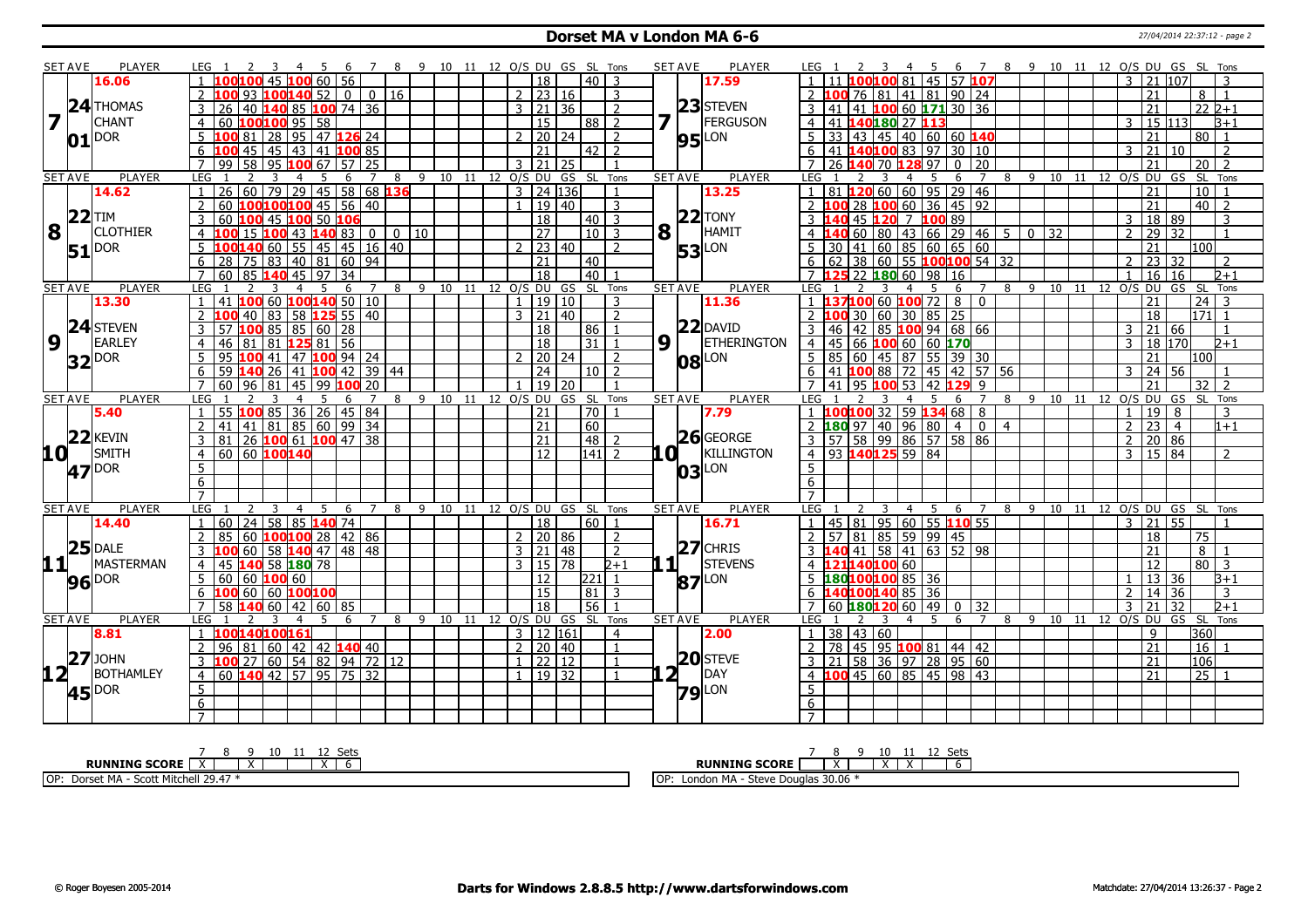# **Dorset MA**

### **London MA**

| <b>PLAYER</b>         |   | W/L WON LOST |    | <b>AVE</b> | <b>TAVE</b> | <b>POINTS DARTS TONS TON+1180</b> |                 |    |    | <b>TONS</b> | <b>PLAYER</b>        |   |    | W/L WON LOST | <b>AVE</b> | <b>TAVE</b> | <b>POINTS DARTS TONS TON+ 180</b> |      |    |      | <b>TONS</b> |
|-----------------------|---|--------------|----|------------|-------------|-----------------------------------|-----------------|----|----|-------------|----------------------|---|----|--------------|------------|-------------|-----------------------------------|------|----|------|-------------|
| Scott Mitchell        |   |              |    | 29.47      | 11.86       | 2004                              | 68              |    |    | $10 + 0$    | Ian Gallagher        |   |    |              | 23.76      | 6.26        | 1568                              | 66   |    |      | $5 + 1$     |
| Matthew Woodhouse     |   |              |    | 22.47      | 10.41       | 3011                              | 134             |    |    | $9 + 0$     | <b>Lewis Venes</b>   | w |    |              | 25.86      | 18.82       | 3388                              | 131  |    |      | $16 + 0$    |
| <b>Ryan Gowans</b>    |   |              |    | 26.79      | 11.90       | 2465                              | 92              |    |    | $10 + 1$    | Lee Cocks            |   |    |              | 24.02      | 6.60        | 2210                              | 92.  |    |      | $5 + 1$     |
| <b>Mark Grimes</b>    |   |              |    | 28.19      | 14.55       | 2875                              | 102             |    |    | $12+0$      | <b>Tommy Sanwell</b> |   |    |              | 27.32      | 14.42       | 2841                              | 104  |    |      | $12+0$      |
| <b>Nigel Lamb</b>     |   |              |    | 21.361     | 12.32       | 2841                              | 133             |    |    | $9 + 1$     | Matt Winzar          |   |    |              | 21.59      | 9.49        | 2872                              | 133  |    |      | $9 + 0$     |
| Lee Turle             |   |              |    | 24.33      | 9.93        | 2336                              | 96              |    |    | $8 + 0$     | <b>Steve Douglas</b> |   |    |              | 30.06      | 18.69       | 2946                              | 98   |    |      | $15 + 0$    |
| <b>Thomas Chant</b>   |   |              |    | 24.01      | 16.06       | 3337                              | 139             |    |    | $15 + 0$    | Steven Ferguson      |   |    |              | 23.95      | 17.59       | 3377                              | 141  |    |      | $14 + 2$    |
| <b>Tim Clothier</b>   |   |              |    | 22.51      | 14.62       | 3377                              | 150             | 10 |    | $13 + 0$    | <b>Tony Hamit</b>    |   |    |              | 22.53      | 13.25       | 3357                              | 149  | 8  |      | $11 + 1$    |
| <b>Steven Earley</b>  |   |              |    | 24.32      | 13.30 l     | 3380                              | 139             | 10 |    | $12 + 0$    | David Etherington    |   |    |              | 22.08      | 11.36       | 3180                              | 144  |    |      | $10 + 1$    |
| Kevin Smith           |   |              |    | 22.47      | 5.40        | 1685                              | 75 <sub>1</sub> |    |    | $5+0$       | George Killington    |   |    |              | 26.03      | 7.79        | 2004                              | 77   |    |      | $6 + 1$     |
| Dale Masterman        |   |              |    | 25.96      | 14.40 l     | 3089                              | 119             |    |    | $12+$       | <b>Chris Stevens</b> | w |    |              | 27.87      | 16.71       | 3344                              | 120  |    |      | 13+2        |
| <b>John Bothamlev</b> |   |              |    | 27.45      | 8.81        | 2004                              | 73 <sub>1</sub> |    |    | $7 + 0$     | <b>Steve Dav</b>     |   |    |              | 20.79      | 2.00        | 1497                              | 72   |    |      | $2 + 0$     |
| <b>TOTALS</b>         | D | 37           | 33 | 24.55      |             | 32404                             | 1320            | 88 | 32 | 122+3       | <b>ITOTALS</b>       |   | 33 | -37          | 24.55      |             | 32584                             | 1327 | 81 | 30 I | $118 + 9$   |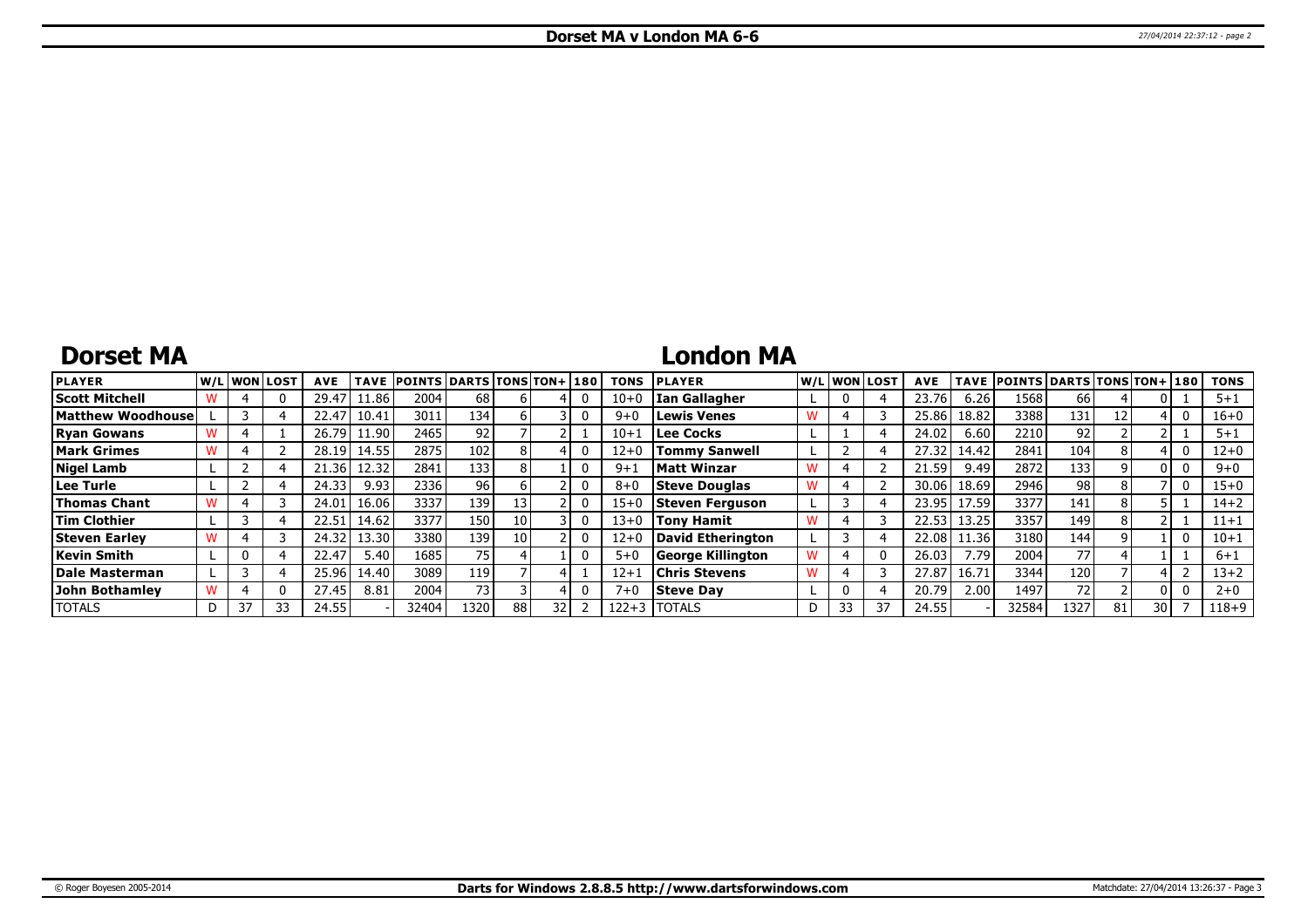### **Dorset WA v London WA 3-3** 27/04/2014 22:36:48 - page 1

|                         | <b>SET AVE</b> | <b>PLAYER</b>       | LEG 1               |                                                                                                                                                                                                          |       |                |                |                |                  |                          |    |                                         |   |                |                |                     |                | 6 7 8 9 10 11 12 O/S DU GS SL Tons   |                                    |                | <b>SET AVE</b> | PLAYER              | LEG 1                 | 2 3           |                         | - 45 |                                                           |                                                                                                                                     |  |                |                 |                                       |                | 6 7 8 9 10 11 12 O/S DU GS SL Tons     |                |                |                |
|-------------------------|----------------|---------------------|---------------------|----------------------------------------------------------------------------------------------------------------------------------------------------------------------------------------------------------|-------|----------------|----------------|----------------|------------------|--------------------------|----|-----------------------------------------|---|----------------|----------------|---------------------|----------------|--------------------------------------|------------------------------------|----------------|----------------|---------------------|-----------------------|---------------|-------------------------|------|-----------------------------------------------------------|-------------------------------------------------------------------------------------------------------------------------------------|--|----------------|-----------------|---------------------------------------|----------------|----------------------------------------|----------------|----------------|----------------|
|                         |                | 6.45                |                     | 81                                                                                                                                                                                                       |       | 60             | $145$ 100      |                |                  |                          |    |                                         |   |                |                | $\overline{15}$     |                | 193                                  |                                    |                |                | 10.06               |                       |               |                         |      | 24 100121 66 65                                           |                                                                                                                                     |  |                |                 |                                       | 3              | 18 65                                  |                |                |                |
|                         |                |                     | $\overline{2}$      | 41                                                                                                                                                                                                       |       |                |                |                | 105 22 45 81 100 |                          |    |                                         |   |                |                | $\overline{18}$     |                | $107$   2                            |                                    |                |                |                     |                       |               |                         |      |                                                           | 2 55 140 60 100 26 120                                                                                                              |  |                |                 |                                       | 3              | 18 120                                 |                |                | 3              |
|                         |                | <b>20JJULIE</b>     | 3                   | 45                                                                                                                                                                                                       |       |                |                |                |                  | 45 100140 45 46 20 60    |    |                                         |   |                |                | $3 \mid 24 \mid 60$ |                |                                      | 2                                  |                |                | $23$ HAYLEY         |                       |               |                         |      |                                                           | $3   60   26   36   100   60   100   47   40$                                                                                       |  |                |                 |                                       |                | 24                                     |                | 32             | $\overline{2}$ |
| $\mathbf{1}$            |                | <b>FRAMPTON</b>     | $\overline{4}$      | 81 45 26 100 60 66 29 40                                                                                                                                                                                 |       |                |                |                |                  |                          |    |                                         |   |                |                | $\overline{24}$     |                | $54$   1                             |                                    |                | $\mathbf{L}$   | PLUME               |                       |               |                         |      |                                                           | $4 \overline{)30 \overline{)40 \overline{)60 \overline{)64 \overline{)60 \overline{00 \overline{00 \overline{0}}} \overline{00}}}}$ |  |                |                 |                                       |                | $2 \mid 23 \mid 87$                    |                |                |                |
|                         |                |                     | $5\overline{)}$     |                                                                                                                                                                                                          |       |                |                |                |                  |                          |    |                                         |   |                |                |                     |                |                                      |                                    |                |                |                     | 5 <sup>1</sup>        |               |                         |      |                                                           |                                                                                                                                     |  |                |                 |                                       |                |                                        |                |                |                |
|                         |                | $37$ <sup>DOR</sup> | 6                   |                                                                                                                                                                                                          |       |                |                |                |                  |                          |    |                                         |   |                |                |                     |                |                                      |                                    |                |                | $76$ <sup>LON</sup> | 6                     |               |                         |      |                                                           |                                                                                                                                     |  |                |                 |                                       |                |                                        |                |                |                |
|                         |                |                     | $\overline{7}$      |                                                                                                                                                                                                          |       |                |                |                |                  |                          |    |                                         |   |                |                |                     |                |                                      |                                    |                |                |                     | $\overline{7}$        |               |                         |      |                                                           |                                                                                                                                     |  |                |                 |                                       |                |                                        |                |                |                |
|                         | <b>SET AVE</b> | <b>PLAYER</b>       | <b>LEG</b>          |                                                                                                                                                                                                          | 2     | $\overline{3}$ | $\overline{4}$ | $-5$           |                  |                          |    |                                         |   |                |                |                     |                |                                      | 6 7 8 9 10 11 12 O/S DU GS SL Tons | <b>SET AVE</b> |                | <b>PLAYER</b>       | <b>LEG</b>            | 2             | $\overline{3}$          |      |                                                           |                                                                                                                                     |  |                |                 |                                       |                | 4 5 6 7 8 9 10 11 12 O/S DU GS SL Tons |                |                |                |
|                         |                | 6.20                | $\mathbf{1}$        | 60                                                                                                                                                                                                       |       |                |                |                |                  |                          |    | 40   45   60   60   60   45   30   69   |   |                |                | $\overline{27}$     |                | $\overline{32}$                      |                                    |                |                | 4.00                |                       |               |                         |      |                                                           | 1 81 26 45 81 100 30 41 57 40                                                                                                       |  |                |                 |                                       |                | $2 \mid 26 \mid 40$                    |                |                |                |
|                         |                |                     | 2                   | 60                                                                                                                                                                                                       |       |                |                |                | 100 60 140 93 28 | $\overline{0}$           |    |                                         |   |                |                | $\overline{21}$     |                | $\sqrt{20}$                          |                                    |                |                |                     |                       |               |                         |      |                                                           | 2 40 100 66 30 41 100 72 52                                                                                                         |  |                |                 |                                       |                | $3 \mid 24 \mid 52$                    |                |                | $\overline{2}$ |
|                         |                | 16 PERI-MAY         | $\overline{3}$      | 60                                                                                                                                                                                                       | 50    |                |                |                |                  | 81 81 47 41 45 96        |    |                                         |   |                |                | $3 \mid 24 \mid 96$ |                |                                      |                                    |                |                | $16$ SUSAN          |                       |               |                         |      |                                                           | $\overline{3}$ 81 <b>100</b> 78 54 60 92 18                                                                                         |  |                |                 |                                       |                | $\overline{21}$                        |                | 18             |                |
| $\overline{\mathbf{2}}$ |                | <b>YARROW</b>       | $\overline{4}$      | 41                                                                                                                                                                                                       |       |                |                |                |                  |                          |    | $141$ 60 <b>140</b> 45 60 40 54 16 0 2  |   | 0 <sup>1</sup> |                | $2  47  2$          |                |                                      |                                    | 2              | Т.             | HOLT                |                       |               |                         |      |                                                           | 4 4 41 45 81 29 40 68 60 45 32 12 8 20                                                                                              |  |                |                 |                                       |                | 48                                     |                | 2              |                |
|                         |                |                     |                     | 45 100 45 85 140 54                                                                                                                                                                                      |       |                |                |                |                  | $\overline{0}$           | 16 | 8                                       | 8 |                |                | 2 29                | 8              |                                      | $\overline{2}$                     |                |                |                     |                       |               |                         |      |                                                           | 5 41 41 44 28 60 82 60 55 24                                                                                                        |  |                |                 |                                       |                | $\overline{27}$                        |                | 66             |                |
|                         |                | <b>57</b> DOR       | $5\phantom{.0}$     |                                                                                                                                                                                                          |       |                |                |                |                  |                          |    |                                         |   |                |                |                     |                |                                      |                                    |                |                | <b>57</b> LON       |                       |               |                         |      |                                                           |                                                                                                                                     |  |                |                 |                                       |                |                                        |                |                |                |
|                         |                |                     | 6<br>$\overline{7}$ |                                                                                                                                                                                                          |       |                |                |                |                  |                          |    |                                         |   |                |                |                     |                |                                      |                                    |                |                |                     | 6                     |               |                         |      |                                                           |                                                                                                                                     |  |                |                 |                                       |                |                                        |                |                |                |
|                         |                |                     |                     |                                                                                                                                                                                                          |       |                |                |                |                  |                          |    |                                         |   |                |                |                     |                |                                      |                                    |                |                |                     |                       |               |                         |      |                                                           |                                                                                                                                     |  |                |                 |                                       |                |                                        |                |                |                |
|                         | <b>SET AVE</b> | <b>PLAYER</b>       | LEG                 | 81                                                                                                                                                                                                       | 2     | $\overline{3}$ | $\overline{4}$ |                |                  | 60 $100$ 45 26 22 135 32 |    |                                         |   |                |                |                     |                | 5 6 7 8 9 10 11 12 O/S DU GS SL Tons | $\mathcal{P}$                      |                | <b>SET AVE</b> | <b>PLAYER</b>       | LEG<br>$\overline{1}$ |               | $\overline{\mathbf{3}}$ |      |                                                           |                                                                                                                                     |  |                |                 |                                       |                | 4 5 6 7 8 9 10 11 12 O/S DU GS SL Tons |                |                |                |
|                         |                | 5.35                |                     | 22                                                                                                                                                                                                       | 60    | 45             |                |                |                  |                          |    |                                         |   | $\overline{0}$ | $\overline{2}$ | $2$   23   32       | $\overline{4}$ |                                      |                                    |                |                | 7.08                |                       |               |                         |      |                                                           | $22$ <b>100</b> 60 26 <b>100</b> 60 93 0<br>$\frac{141}{22}$ 80 40 <b>100</b> 60 58 43 37 10 0                                      |  |                |                 |                                       |                | $\overline{24}$                        |                | 40             |                |
|                         |                | $16$ SARAH          | $\overline{2}$      |                                                                                                                                                                                                          |       |                |                |                |                  |                          |    | 85866060590210                          |   |                |                | 38                  |                |                                      |                                    |                |                | $16$ TAMMY          |                       |               |                         |      |                                                           |                                                                                                                                     |  |                |                 | l 6                                   |                | 36                                     |                | $\overline{4}$ | $\overline{1}$ |
|                         |                | <b>CHICK</b>        | $\overline{3}$      | 45                                                                                                                                                                                                       | 26 81 |                |                |                |                  |                          |    | 45 41 80 45 40 58 20 0                  |   |                |                | $\overline{33}$     |                | $\overline{20}$                      |                                    |                |                | MACKENZIE           |                       |               |                         |      |                                                           |                                                                                                                                     |  |                |                 | 3 60 41 100 45 95 54 74 16 0 0 0 16 3 |                | 36 16                                  |                |                | $\overline{1}$ |
| 3                       |                |                     | $\overline{4}$      | $\frac{130}{30}$ $\frac{30}{30}$ $\frac{100}{36}$ $\frac{36}{30}$ $\frac{100}{45}$ $\frac{100}{60}$ $\frac{100}{45}$ $\frac{100}{81}$ $\frac{100}{44}$ $\frac{100}{58}$ $\frac{100}{30}$ $\frac{10}{10}$ |       |                |                |                |                  |                          |    |                                         |   |                |                | $\overline{21}$     |                | $\overline{75}$ 3                    |                                    | 3              |                |                     |                       |               |                         |      |                                                           | $\frac{1}{4}$ 81 45 26 60 60 59 170                                                                                                 |  |                |                 |                                       | 3              |                                        | 21 170         |                | $1+1$          |
|                         |                | <b>74</b> DOR       | $5^{\circ}$         |                                                                                                                                                                                                          |       |                |                |                |                  |                          |    |                                         |   |                |                | 2 29 10             |                |                                      |                                    |                |                | $73$ <sup>LON</sup> |                       |               |                         |      |                                                           | $5 60 $ 138 60 60 45 58 25 45 6 2                                                                                                   |  |                |                 |                                       |                | 30                                     |                | $\mathcal{P}$  | $\mathbf{1}$   |
|                         |                |                     | 6                   |                                                                                                                                                                                                          |       |                |                |                |                  |                          |    |                                         |   |                |                |                     |                |                                      |                                    |                |                |                     | 6                     |               |                         |      |                                                           |                                                                                                                                     |  |                |                 |                                       |                |                                        |                |                |                |
|                         |                |                     | $\overline{7}$      |                                                                                                                                                                                                          |       |                |                |                |                  |                          |    |                                         |   |                |                |                     |                |                                      |                                    |                |                |                     | $\overline{7}$        |               |                         |      |                                                           |                                                                                                                                     |  |                |                 |                                       |                |                                        |                |                |                |
|                         | <b>SET AVE</b> | <b>PLAYER</b>       | LEG                 |                                                                                                                                                                                                          |       | 3              | $\overline{4}$ | 5 <sup>5</sup> | 6                |                          |    |                                         |   |                |                |                     |                | 7 8 9 10 11 12 0/S DU GS SL Tons     |                                    |                | <b>SET AVE</b> | <b>PLAYER</b>       | LEG <sub>1</sub>      |               | $\overline{3}$          |      |                                                           |                                                                                                                                     |  |                |                 |                                       |                | 4 5 6 7 8 9 10 11 12 O/S DU GS SL Tons |                |                |                |
|                         |                | 6.40                | $\overline{1}$      | 100                                                                                                                                                                                                      |       |                |                |                |                  | $60$ 100 83 84 34 40     |    |                                         |   |                |                | $2 \mid 20 \mid 40$ |                |                                      | $\overline{z}$                     |                |                | 4.40                |                       |               |                         |      | $1 \vert 81 \vert 53 \vert 60 \vert 41 \vert 41 \vert 81$ |                                                                                                                                     |  |                |                 |                                       |                | 18                                     |                | 144            |                |
|                         |                | $21$ CAROLINE       | $\overline{2}$      | 95                                                                                                                                                                                                       |       |                |                |                |                  | 140 77 78 43 36 32       |    |                                         |   |                |                | $1 \mid 19 \mid 32$ |                |                                      | $\overline{1}$                     |                |                | 19 LEANNE           |                       |               |                         |      |                                                           | 2 100100 41 100140 15 0                                                                                                             |  |                |                 |                                       |                | 21                                     |                | 5              | $\overline{a}$ |
|                         |                |                     | 3                   | $\frac{1}{39}$ 85 100 100 100 37 30                                                                                                                                                                      |       |                |                |                |                  |                          |    | $0 0 0 6 4$                             |   |                |                | 7 32 4              |                |                                      | 3                                  |                |                |                     |                       |               |                         |      |                                                           | 3 41 60 45 25 60 26 85 45 25 84                                                                                                     |  |                |                 |                                       |                | 30                                     |                | $\overline{5}$ |                |
| 4                       |                | <b>CARTER</b>       | $\overline{4}$      |                                                                                                                                                                                                          |       |                |                |                |                  |                          |    |                                         |   |                |                |                     |                |                                      |                                    | 4              |                | <b>TOPPER</b>       | $\frac{4}{5}$         |               |                         |      |                                                           |                                                                                                                                     |  |                |                 |                                       |                |                                        |                |                |                |
|                         |                | $17$ <sup>DOR</sup> | $\overline{5}$      |                                                                                                                                                                                                          |       |                |                |                |                  |                          |    |                                         |   |                |                |                     |                |                                      |                                    |                |                | <b>55</b> LON       |                       |               |                         |      |                                                           |                                                                                                                                     |  |                |                 |                                       |                |                                        |                |                |                |
|                         |                |                     | 6                   |                                                                                                                                                                                                          |       |                |                |                |                  |                          |    |                                         |   |                |                |                     |                |                                      |                                    |                |                |                     | 6                     |               |                         |      |                                                           |                                                                                                                                     |  |                |                 |                                       |                |                                        |                |                |                |
|                         |                |                     | $\overline{7}$      |                                                                                                                                                                                                          |       |                |                |                |                  |                          |    |                                         |   |                |                |                     |                |                                      |                                    |                |                |                     |                       |               |                         |      |                                                           |                                                                                                                                     |  |                |                 |                                       |                |                                        |                |                |                |
|                         | <b>SET AVE</b> | <b>PLAYER</b>       | LEG                 |                                                                                                                                                                                                          |       |                | $\overline{4}$ | -5             | 6                | $\overline{7}$           |    |                                         |   |                |                |                     |                | 8 9 10 11 12 0/S DU GS SL Tons       |                                    |                | <b>SET AVE</b> | <b>PLAYER</b>       | LEG                   |               |                         |      | 4 <sub>5</sub>                                            |                                                                                                                                     |  |                |                 |                                       |                | 6 7 8 9 10 11 12 O/S DU GS SL Tons     |                |                |                |
|                         |                | 4.00                |                     | 45   41                                                                                                                                                                                                  |       |                |                |                |                  | 10083 60 38 81           |    | 13   20                                 |   |                |                | 27                  |                | 20 <sup>1</sup>                      | $\overline{1}$                     |                |                | 3.40                |                       |               |                         |      |                                                           | $1 \mid 75 \mid 41 \mid 60 \mid 60 \mid 60$ <b>100</b> 45 20 2                                                                      |  |                | $\overline{38}$ |                                       | $\overline{3}$ | 30 38                                  |                |                |                |
|                         |                |                     | $\overline{2}$      | 85                                                                                                                                                                                                       |       |                |                |                |                  |                          |    | 60   100   100   45   51   21   29   10 |   |                |                |                     | 25 10          |                                      | 2                                  |                |                |                     |                       |               |                         |      |                                                           | 2   55   45   80   95   41   55   58   32                                                                                           |  |                |                 |                                       |                | $\overline{24}$                        |                | 40             |                |
|                         |                | 17 SUZANNE          | 3                   | 41                                                                                                                                                                                                       |       |                |                |                |                  |                          |    | 41 60 76 40 36 54 41 36 72              |   |                |                | 30                  |                | $\overline{4}$                       |                                    |                |                | $16$ ANDREA         |                       |               |                         |      |                                                           | $3   45   52   19   140   60   43   60   42   0   20   20$                                                                          |  |                |                 |                                       | $\overline{2}$ | 32 20                                  |                |                |                |
| 5                       |                | <b>TRICKETT</b>     | $\overline{4}$      | 60 60 30 62 25 45 38 100 56 3                                                                                                                                                                            |       |                |                |                |                  |                          |    |                                         |   |                |                | $\overline{30}$     |                | 22                                   | $\overline{1}$                     | 5              |                | <b>WALKER</b>       |                       |               |                         |      |                                                           | 4 4 41 60 32 83 24 100 92 51 14 4                                                                                                   |  |                |                 |                                       |                | $3 \mid 30 \mid 4$                     |                |                |                |
|                         |                | <b>48</b> DOR       | 5                   |                                                                                                                                                                                                          |       |                |                |                |                  |                          |    |                                         |   |                |                |                     |                |                                      |                                    |                |                | <b>93</b> LON       | 5 <sup>1</sup>        |               |                         |      |                                                           |                                                                                                                                     |  |                |                 |                                       |                |                                        |                |                |                |
|                         |                |                     | $6\overline{6}$     |                                                                                                                                                                                                          |       |                |                |                |                  |                          |    |                                         |   |                |                |                     |                |                                      |                                    |                |                |                     | 6                     |               |                         |      |                                                           |                                                                                                                                     |  |                |                 |                                       |                |                                        |                |                |                |
|                         |                |                     | $\overline{7}$      |                                                                                                                                                                                                          |       |                |                |                |                  |                          |    |                                         |   |                |                |                     |                |                                      |                                    |                |                |                     | $\overline{7}$        |               |                         |      |                                                           |                                                                                                                                     |  |                |                 |                                       |                |                                        |                |                |                |
|                         | <b>SET AVE</b> | PLAYER              | LEG                 |                                                                                                                                                                                                          | 2     | 3              | $\overline{4}$ | 5              |                  | 6 7                      |    |                                         |   |                |                |                     |                | 8 9 10 11 12 0/S DU GS SL Tons       |                                    | <b>SET AVE</b> |                | <b>PLAYER</b>       | LEG                   | $\mathcal{L}$ | 3                       |      | 4 5                                                       | - 6                                                                                                                                 |  |                |                 |                                       |                | 7 8 9 10 11 12 0/S DU GS SL Tons       |                |                |                |
|                         |                | 2.23                | $\mathbf{1}$        | 85                                                                                                                                                                                                       |       |                |                |                |                  |                          |    | 26 26 60 25 60 60 123 18 10             |   |                |                | $\overline{30}$     |                | 8 I                                  | $\overline{1}$                     |                |                | 4.00                |                       |               |                         |      |                                                           | $1   41   45   26   50   100   45   24   60   70   40$                                                                              |  |                |                 |                                       | $\overline{3}$ | 30 40                                  |                |                | $\mathbf{1}$   |
|                         |                |                     | 2                   | 45                                                                                                                                                                                                       |       |                |                |                |                  |                          |    | 45   95   60   41   60   26   61   36   |   |                |                | $\overline{27}$     |                | $\overline{32}$                      |                                    |                |                |                     |                       |               |                         |      |                                                           | $2$   95 <b>100</b> 52   40 <b>100</b> 94   10   6                                                                                  |  | $\overline{0}$ | $\vert 4 \vert$ |                                       | $\overline{3}$ | 30                                     | $\overline{4}$ |                | 2              |
|                         |                | $16$ TRINA          | 3                   |                                                                                                                                                                                                          |       |                |                |                |                  |                          |    |                                         |   |                |                | $\overline{30}$     |                | 48                                   |                                    |                |                | $16$ <b>KERRY</b>   |                       |               |                         |      |                                                           | $3   45   100   15   36   41   60   60   93   0   51$                                                                               |  |                |                 |                                       | $\mathbf{3}$   | $30 \mid 51$                           |                |                | $\overline{1}$ |
|                         | $6\vert$       | PERRY               | $\overline{4}$      |                                                                                                                                                                                                          |       |                |                |                |                  |                          |    |                                         |   |                |                |                     |                |                                      |                                    |                | $6\sqrt{ }$    | SIMMONS             | $\overline{4}$        |               |                         |      |                                                           |                                                                                                                                     |  |                |                 |                                       |                |                                        |                |                |                |
|                         |                | $26$ $\text{pos}$   | $\overline{5}$      |                                                                                                                                                                                                          |       |                |                |                |                  |                          |    |                                         |   |                |                |                     |                |                                      |                                    |                |                | <b>70</b> LON       | $\overline{5}$        |               |                         |      |                                                           |                                                                                                                                     |  |                |                 |                                       |                |                                        |                |                |                |
|                         |                |                     | $6\overline{}$      |                                                                                                                                                                                                          |       |                |                |                |                  |                          |    |                                         |   |                |                |                     |                |                                      |                                    |                |                |                     | 6                     |               |                         |      |                                                           |                                                                                                                                     |  |                |                 |                                       |                |                                        |                |                |                |
|                         |                |                     |                     |                                                                                                                                                                                                          |       |                |                |                |                  |                          |    |                                         |   |                |                |                     |                |                                      |                                    |                |                |                     |                       |               |                         |      |                                                           |                                                                                                                                     |  |                |                 |                                       |                |                                        |                |                |                |
|                         |                |                     |                     |                                                                                                                                                                                                          |       |                |                |                |                  |                          |    |                                         |   |                |                |                     |                |                                      |                                    |                |                |                     |                       |               |                         |      |                                                           |                                                                                                                                     |  |                |                 |                                       |                |                                        |                |                |                |

| Set:                                                                     | Sets                                                                             |
|--------------------------------------------------------------------------|----------------------------------------------------------------------------------|
| <b>RUNNING SCORE</b><br>$\sqrt{ }$                                       | <b>SCORE</b><br><b>RUNNING</b><br>. .<br>$\lambda$                               |
| OP:<br>$-24.47$<br>$+ WA$ .<br>Carter<br>Dorso<br>iroline<br><b>44.4</b> | <i>A</i> lume 23.76 *<br>∟ondon WA<br><sub>I</sub> OP<br>مەددا سەلسا<br>. iavie' |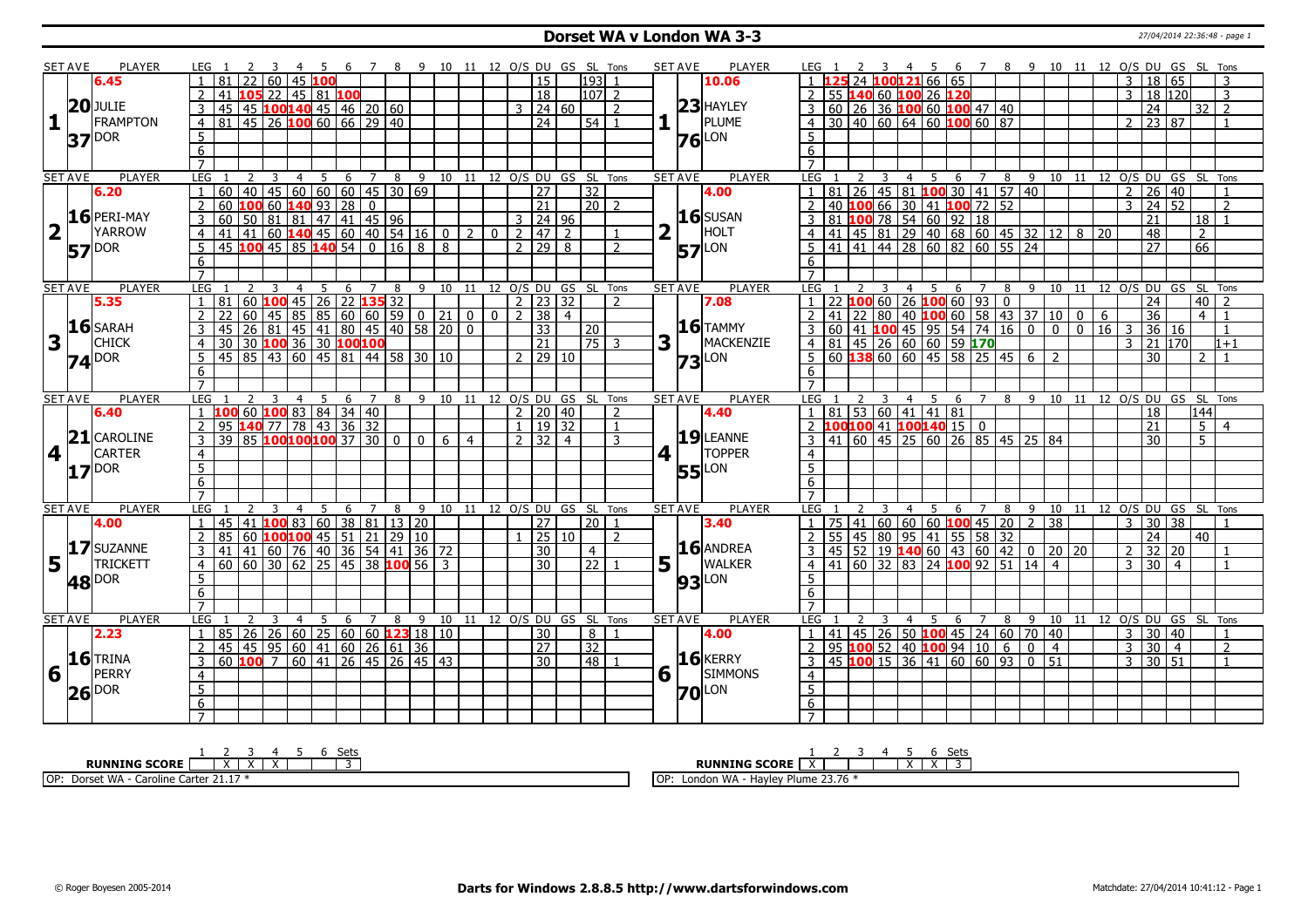# **Dorset WA**

# **London WA**

| <b>PLAYER</b>           |  | <b>W/Liwonilost</b> | <b>AVE</b> |      | <b>TAVE POINTS DARTS TONS TON+ 180</b> |     |  |          | <b>TONS PLAYER</b>   | W/L WON LOST | <b>AVE</b> |                | TAVE  POINTS   DARTS   TONS   TON+   180 |     |    |  | TONS     |
|-------------------------|--|---------------------|------------|------|----------------------------------------|-----|--|----------|----------------------|--------------|------------|----------------|------------------------------------------|-----|----|--|----------|
| Julie Frampton          |  |                     | 20.37      | 6.45 | 1650                                   | 81  |  | $6 + C$  | <b>Hayley Plume</b>  |              | 23.76      | 10.06          | 1972                                     | 83  |    |  | $9 + 0$  |
| <b>Peri-May Yarrow</b>  |  |                     | 16.57      | 6.20 | 2453                                   | 148 |  | 5+0      | <b>Susan Holt</b>    |              | 16.57      | 4.00           | 2419                                     | 146 |    |  | $4+0$    |
| <b>Sarah Chick</b>      |  |                     | 16.74      | 5.35 | 2410 l                                 | 144 |  | $5 + C$  | Tammv Mackenzie      |              | 16.7       | $^{\prime}.08$ | 2459                                     | 147 |    |  | 6+1      |
| <b>Caroline Carter</b>  |  |                     |            | 6.40 | 1503                                   |     |  | $6+1$    | Leanne Topper        |              | 19.55      | 4.40           | 1349                                     | 69  |    |  | 4+0      |
| <b>Suzanne Trickett</b> |  |                     | 17.48      | 4.00 | 1958                                   | 112 |  | 4+0      | <b>Andrea Walker</b> |              | 16.93      | 3.40           | 1964                                     | 116 |    |  | $3+0$    |
| <b>Trina Perry</b>      |  |                     | 16.26'     | 2.23 | 1415                                   | 87  |  | $2+0$    | <b>Kerry Simmons</b> |              | 16.70      | 4.00           | 1503                                     | 90  |    |  | 4+0      |
| <b>TOTALS</b>           |  |                     | 17.71      |      | 1389                                   | 643 |  | $28 + 0$ | <b>ITOTALS</b>       |              | 17.92      |                | 11666                                    | 651 | 26 |  | $30 + 1$ |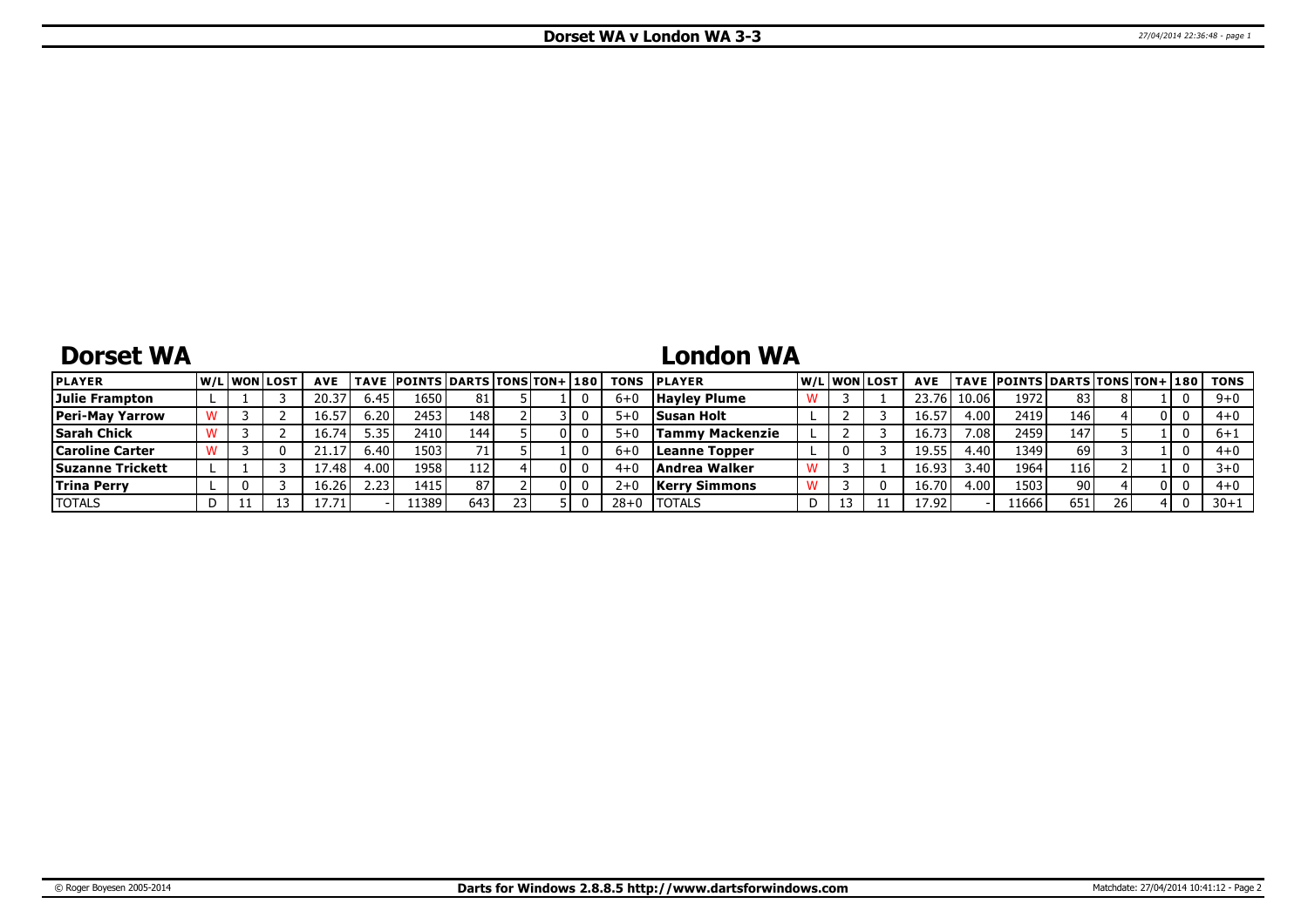#### **Dorset MB v London MB 8-4** 27/04/2014 22:36:28 - page 1

|                         | <b>SET AVE</b>  | <b>PLAYER</b>       | LEG 1                                    |                                                                              |                   | - 5 |       |   |   | 6 7 8 9 10 11 12 O/S DU GS SL Tons               |                            |                |                     |                 |                      |                | <b>SET AVE</b>       | <b>PLAYER</b>       | LEG 1                                                         |   |                |                                     |                     |   |     |          |    |                |                |                     |         | 4 5 6 7 8 9 10 11 12 O/S DU GS SL Tons                  |  |
|-------------------------|-----------------|---------------------|------------------------------------------|------------------------------------------------------------------------------|-------------------|-----|-------|---|---|--------------------------------------------------|----------------------------|----------------|---------------------|-----------------|----------------------|----------------|----------------------|---------------------|---------------------------------------------------------------|---|----------------|-------------------------------------|---------------------|---|-----|----------|----|----------------|----------------|---------------------|---------|---------------------------------------------------------|--|
|                         |                 | 9.07                |                                          |                                                                              | l 59 l <b>102</b> |     |       |   |   |                                                  |                            |                | 3 15 102            |                 |                      | $\overline{4}$ |                      | 2.77                |                                                               |   | 45 58 80 78    |                                     |                     |   |     |          |    |                |                | 15                  |         | 100                                                     |  |
|                         |                 |                     | 60                                       | $ 41 $ 140 60 100 84 16                                                      |                   |     |       |   |   |                                                  |                            | $\mathbf{1}$   |                     | 19 16           |                      | $\overline{2}$ |                      |                     | 95 137 39 24 60 77                                            |   |                |                                     |                     |   |     |          |    |                |                | 18                  |         | 69                                                      |  |
|                         |                 | $27$ MARK           | 45 100 55 60 45 125 71                   |                                                                              |                   |     |       |   |   |                                                  |                            |                | $3 \mid 21 \mid 71$ |                 |                      | $\overline{z}$ |                      | $23$ SCOTT          | $63 \mid 76 \mid 60 \mid 26 \mid 97 \mid 24 \mid 81$          |   |                |                                     |                     |   |     |          |    |                |                | 21                  |         | 74                                                      |  |
| $\mathbf{1}$            |                 | PORTER              | $\overline{4}$                           |                                                                              |                   |     |       |   |   |                                                  |                            |                |                     |                 |                      |                |                      | ARTISS              | $\overline{4}$                                                |   |                |                                     |                     |   |     |          |    |                |                |                     |         |                                                         |  |
|                         |                 |                     | 5                                        |                                                                              |                   |     |       |   |   |                                                  |                            |                |                     |                 |                      |                |                      |                     | $\overline{5}$                                                |   |                |                                     |                     |   |     |          |    |                |                |                     |         |                                                         |  |
|                         |                 | 33 DOR              | $\overline{6}$                           |                                                                              |                   |     |       |   |   |                                                  |                            |                |                     |                 |                      |                |                      | $33$ $\mu$ on       | $\overline{6}$                                                |   |                |                                     |                     |   |     |          |    |                |                |                     |         |                                                         |  |
|                         |                 |                     | $\overline{7}$                           |                                                                              |                   |     |       |   |   |                                                  |                            |                |                     |                 |                      |                |                      |                     | $\overline{7}$                                                |   |                |                                     |                     |   |     |          |    |                |                |                     |         |                                                         |  |
|                         | <b>SET AVE</b>  | <b>PLAYER</b>       | <b>LEG</b>                               | 2<br>3                                                                       | $\overline{4}$    | 5   | -6    | 7 | 8 | 9 10 11 12 O/S DU GS SL Tons                     |                            |                |                     |                 |                      |                | <b>SET AVE</b>       | <b>PLAYER</b>       | <b>LEG</b><br>2                                               | 3 |                | 4 <sub>5</sub>                      | 6 7                 |   |     |          |    |                |                |                     |         | 8 9 10 11 12 O/S DU GS SL Tons                          |  |
|                         |                 | 3.55                | 85<br>$\mathbf{1}$<br>43                 |                                                                              | 1006083115123     |     |       |   |   |                                                  |                            |                | 3 24                | $\mathcal{R}$   |                      | $\mathcal{L}$  |                      | 6.80                | $\overline{22}$                                               |   |                | $45 \mid 39 \mid 60 \mid 60$ 100 30 |                     |   |     |          |    |                |                | 21                  |         | $145$ 1                                                 |  |
|                         |                 |                     | $\mathcal{P}$<br>57                      | 60 45 45 43 41 42                                                            |                   |     |       |   |   |                                                  |                            |                | $\overline{21}$     |                 | 168                  |                |                      |                     | 55 26 81 100140 79 10 10<br>$\overline{z}$                    |   |                |                                     |                     |   |     |          |    |                | $\mathbf{1}$   | $122$ 10            |         | $\overline{2}$                                          |  |
|                         |                 | 19 GRAHAM           | $\mathbf{3}$<br>$\overline{26}$          | $\begin{array}{ c c c c c c }\n\hline\n40 & 140 & 44 & 93 & 60\n\end{array}$ |                   |     |       |   |   |                                                  |                            |                | $\overline{18}$     |                 | 98                   |                |                      | $21$ STUART         | 10060140606081<br>3                                           |   |                |                                     |                     |   |     |          |    |                | 2              | $\sqrt{17/81}$      |         | $\overline{2}$                                          |  |
| $\overline{\mathbf{2}}$ | $1\pm$          | PLATT               | 55 97 97 96 58 46 44<br>$\overline{4}$   |                                                                              |                   |     |       |   | 6 |                                                  |                            |                | $\overline{24}$     |                 | $\overline{2}$       |                | $\overline{2}$       | PATT                | $92$ 43 45 85 100 45 75 12 4                                  |   |                |                                     |                     |   |     |          |    |                | $\overline{2}$ | $\sqrt{26}$ 4       |         |                                                         |  |
|                         |                 |                     |                                          |                                                                              |                   |     |       |   |   |                                                  |                            |                |                     |                 |                      |                |                      |                     | 5                                                             |   |                |                                     |                     |   |     |          |    |                |                |                     |         |                                                         |  |
|                         |                 | <b>95</b> DOR       | $\overline{5}$                           |                                                                              |                   |     |       |   |   |                                                  |                            |                |                     |                 |                      |                |                      | $62$ <sup>LON</sup> |                                                               |   |                |                                     |                     |   |     |          |    |                |                |                     |         |                                                         |  |
|                         |                 |                     | 6<br>$\overline{7}$                      |                                                                              |                   |     |       |   |   |                                                  |                            |                |                     |                 |                      |                |                      |                     | 6                                                             |   |                |                                     |                     |   |     |          |    |                |                |                     |         |                                                         |  |
|                         |                 |                     |                                          |                                                                              |                   |     |       |   |   |                                                  |                            |                |                     |                 |                      |                |                      | PLAYER              |                                                               |   | $\overline{4}$ |                                     |                     |   |     |          |    |                |                |                     |         |                                                         |  |
|                         | <b>SET AVE</b>  | <b>PLAYER</b>       | LEG<br>60<br>41                          | 3                                                                            | $\overline{4}$    | 5   | 6     | 7 | 8 | $-9$<br>$\boxed{41}$ 60 60 <b>100</b> 81 22 0 36 | 10 11 12 0/S DU GS SL Tons | $\overline{3}$ | $\overline{30}$     | $\overline{36}$ |                      |                | <b>SET AVE</b>       | 6.40                | <b>LEG</b><br>85                                              |   |                | 60 25 100 42 36 68 55 0             |                     |   |     | $\Omega$ |    |                |                | $\overline{30}$     |         | 5 6 7 8 9 10 11 12 O/S DU GS SL Tons<br>$\overline{30}$ |  |
|                         |                 | 4.22                | $\overline{23}$<br>41                    |                                                                              |                   |     |       |   |   |                                                  |                            |                | $\overline{18}$     |                 |                      |                |                      |                     | 41 100 99 81 140 40                                           |   |                |                                     |                     |   |     |          |    |                | 3              |                     |         | $\overline{2}$                                          |  |
|                         |                 | $19$ TERRY          | $\overline{2}$                           |                                                                              | $83$ 13 39 28     |     |       |   |   |                                                  |                            |                |                     |                 | 274                  |                |                      | $21$ NICK           | $\overline{2}$                                                |   |                |                                     |                     |   |     |          |    |                |                |                     | 18 40   |                                                         |  |
|                         |                 | GOWANS              | 60 100 63 41 60 122 55<br>$\overline{3}$ | 10066660809740                                                               |                   |     |       |   |   |                                                  |                            | 2 <sub>1</sub> | $2 \mid 20 \mid 55$ |                 |                      | $\overline{2}$ |                      | BUCKINGHAM          | 3 100 45 81 95 40 85 35<br>4 100 26 41 80 60 100              |   |                |                                     |                     |   |     |          |    |                |                | 21                  |         | $20$ 1                                                  |  |
| 3                       |                 |                     | 58<br>$\overline{4}$                     |                                                                              |                   |     |       |   |   |                                                  |                            |                |                     | 20 40           |                      |                | 3                    |                     |                                                               |   |                |                                     |                     |   |     |          |    |                |                | $\overline{18}$     |         | $94$   2                                                |  |
|                         |                 | 66 DOR              | $\overline{5}$                           |                                                                              |                   |     |       |   |   |                                                  |                            |                |                     |                 |                      |                |                      | <b>38</b> LON       | $\overline{5}$                                                |   |                |                                     |                     |   |     |          |    |                |                |                     |         |                                                         |  |
|                         |                 |                     | 6                                        |                                                                              |                   |     |       |   |   |                                                  |                            |                |                     |                 |                      |                |                      |                     | 6                                                             |   |                |                                     |                     |   |     |          |    |                |                |                     |         |                                                         |  |
|                         |                 | <b>PLAYER</b>       | $\overline{7}$                           |                                                                              |                   |     |       |   |   |                                                  | 10 11                      |                |                     |                 |                      |                |                      |                     |                                                               |   |                |                                     |                     |   |     | 10 11    |    |                |                |                     |         |                                                         |  |
| <b>SET AVE</b>          |                 |                     |                                          |                                                                              | 4                 | -5  | 6     |   |   |                                                  |                            |                |                     |                 | 12 O/S DU GS SL Tons |                | <b>SET AVE</b>       | <b>PLAYER</b>       | LEG                                                           |   |                | 4 <sub>5</sub>                      | 6 7                 |   | 89  |          |    |                |                |                     |         | 12 O/S DU GS SL Tons                                    |  |
|                         |                 |                     | LEG                                      |                                                                              |                   |     |       |   | 8 | 9                                                |                            |                |                     |                 |                      |                |                      |                     |                                                               |   |                |                                     |                     |   |     |          |    |                |                |                     |         |                                                         |  |
|                         |                 | 10.90               |                                          | 45 41 100 100 90                                                             |                   |     |       |   |   |                                                  |                            |                | 2   17   90         |                 |                      | 3              |                      | 11.26               | $45 \mid 45 \mid 66 \mid 100 \mid 60$                         |   |                |                                     |                     |   |     |          |    |                |                | 15                  |         | 185                                                     |  |
|                         |                 |                     | $\overline{2}$<br>35                     | 100 45 28 60 43                                                              |                   |     |       |   |   |                                                  |                            |                | 18                  |                 | 190  1               |                |                      |                     | <u>  25 60   40   100 140 18   18</u>                         |   |                |                                     |                     |   |     |          |    |                |                | 21                  | l 18    | 3                                                       |  |
|                         |                 | 26 RICHARD          | 95<br>95<br>3                            |                                                                              | 95 81 45 38 52    |     |       |   |   |                                                  |                            |                |                     | 20 52           |                      |                |                      | $25$ JASON          | 45 85 81 79 100 71<br>3                                       |   |                |                                     |                     |   |     |          |    |                |                | 18                  |         | $40 \mid 1$                                             |  |
| $4$                     |                 | PERRY               | 100100 95 100 66 30<br>$\overline{4}$    |                                                                              |                   |     |       |   |   |                                                  |                            |                | 18                  |                 | $10\vert$ 3          |                | $4$   $\overline{ }$ | MORTIMER            | 30 121 98 36 100 98 18<br>4 <sup>1</sup>                      |   |                |                                     |                     |   |     |          |    |                | $\mathcal{D}$  | 20 18               |         | $\overline{2}$                                          |  |
|                         |                 |                     | 140100 40 125 96<br>5 <sup>2</sup>       |                                                                              |                   |     |       |   |   |                                                  |                            |                | 2   14   96         |                 |                      | 3              |                      | $12$ <sup>LON</sup> | $\overline{5}$ 100100 41 140                                  |   |                |                                     |                     |   |     |          |    |                |                | 12                  |         | $ 120 $ 3                                               |  |
|                         |                 | 49 <sup>DOR</sup>   | 6                                        |                                                                              |                   |     |       |   |   |                                                  |                            |                |                     |                 |                      |                |                      |                     | 6                                                             |   |                |                                     |                     |   |     |          |    |                |                |                     |         |                                                         |  |
|                         |                 |                     | $\overline{7}$                           |                                                                              |                   |     |       |   |   |                                                  |                            |                |                     |                 |                      |                |                      |                     | $\overline{7}$                                                |   |                |                                     |                     |   |     |          |    |                |                |                     |         |                                                         |  |
|                         | <b>SET AVE</b>  | <b>PLAYER</b>       | LEG                                      |                                                                              |                   |     |       |   | 8 | 9                                                | 10 11 12 O/S DU GS SL Tons |                |                     |                 |                      |                | <b>SET AVE</b>       | <b>PLAYER</b>       | <b>LEG</b>                                                    |   |                |                                     | 6<br>$\overline{7}$ | 8 | - 9 | 10 11    |    | $12$ O/S DU GS |                |                     |         | SL Tons                                                 |  |
|                         |                 | 3.34                | 60<br>$\mathbf{1}$                       | 96   60   60   60   60                                                       |                   |     |       |   |   |                                                  |                            |                | $\overline{18}$     |                 | 105                  |                |                      | 4.61                | l40 <mark>121</mark> 64   42   88   28   18<br>$1 \;$ $\sf 1$ |   |                |                                     |                     |   |     |          |    |                | $\overline{3}$ | 21 18               |         | 2                                                       |  |
|                         |                 |                     | $\overline{2}$<br>58                     | <b>134</b> 43 45 60 65 56 20 10                                              |                   |     |       |   |   |                                                  |                            |                | 27                  |                 | 10                   |                |                      |                     | 58 46 34 46 30 99 100 49 39<br>2                              |   |                |                                     |                     |   |     |          |    |                |                | $2 \mid 26 \mid 39$ |         | $\overline{1}$                                          |  |
|                         |                 | 20 STEVE            | $60   60   60$ 100 81 100 20<br>3        |                                                                              |                   |     |       |   |   |                                                  |                            |                | $\overline{21}$     |                 | $\overline{20}$      | $\overline{2}$ |                      | $21$ NICKY          | $95 85 $ <b>100</b> 80   79   30   0   32                     |   |                |                                     |                     |   |     |          |    |                |                | 22 32               |         |                                                         |  |
|                         | $5\overline{1}$ | O'MARAH             | 4                                        |                                                                              |                   |     |       |   |   |                                                  |                            |                |                     |                 |                      |                | 5                    | <b>COCKS</b>        | $\overline{4}$                                                |   |                |                                     |                     |   |     |          |    |                |                |                     |         |                                                         |  |
|                         |                 | $73$ $\text{pos}$   | $\overline{5}$                           |                                                                              |                   |     |       |   |   |                                                  |                            |                |                     |                 |                      |                |                      |                     | $\overline{5}$                                                |   |                |                                     |                     |   |     |          |    |                |                |                     |         |                                                         |  |
|                         |                 |                     | 6                                        |                                                                              |                   |     |       |   |   |                                                  |                            |                |                     |                 |                      |                |                      | <b>78</b> LON       | 6                                                             |   |                |                                     |                     |   |     |          |    |                |                |                     |         |                                                         |  |
|                         |                 |                     |                                          |                                                                              |                   |     |       |   |   |                                                  |                            |                |                     |                 |                      |                |                      |                     |                                                               |   |                |                                     |                     |   |     |          |    |                |                |                     |         |                                                         |  |
|                         | <b>SET AVE</b>  | <b>PLAYER</b>       | <b>LEG</b>                               | 3                                                                            | $\overline{4}$    | 5   | 6     | 7 | 8 | 9 10                                             | 11                         |                |                     |                 | 12 O/S DU GS SL Tons |                | <b>SET AVE</b>       | <b>PLAYER</b>       | <b>LEG</b>                                                    |   | $\overline{4}$ | -5                                  | 6<br>$\overline{7}$ | 8 |     | 9 10     | 11 |                |                |                     |         | 12 O/S DU GS SL Tons                                    |  |
|                         |                 | 6.75                | 60<br>$\mathbf{1}$                       | 60   60   60   60   26 <b>135</b>   40                                       |                   |     |       |   |   |                                                  |                            |                | 3   24   40         |                 |                      | $\overline{1}$ |                      | 9.37                | 22<br>$\mathbf{1}$                                            |   |                | $50 5\overline{5} 85 60 99 58$      |                     |   |     |          |    |                |                | 21                  |         | $\overline{72}$                                         |  |
|                         |                 |                     | $\overline{2}$<br>100                    | 140 45   94   50                                                             |                   |     | 52 20 |   |   |                                                  |                            |                | 3 21 20             |                 |                      | $\overline{2}$ |                      |                     | 2 <b>140137</b> 45 87 52 0 20                                 |   |                |                                     |                     |   |     |          |    |                |                | 21                  |         | $20$   2                                                |  |
|                         |                 | $21$ DEAN           | 3<br>100                                 | 60 60 <b>100</b> 95 47 17                                                    |                   |     |       |   |   |                                                  |                            |                | 21                  |                 | $22\overline{2}$     |                |                      | 24 SPENCER          | 3 180 60 62 22 59 44 74                                       |   |                |                                     |                     |   |     |          |    |                | $\overline{3}$ |                     | 21   74 | $1 + 1$                                                 |  |
| 6                       |                 | <b>MORRIS</b>       | $\overline{4}$<br>60                     | 85 60 40 100 60                                                              |                   |     |       |   |   |                                                  |                            |                | $\overline{18}$     |                 | $96$   1             |                | 6                    | <b>ELLIS</b>        | $100$ 58 60 45 140 16 82<br>$\overline{4}$                    |   |                |                                     |                     |   |     |          |    |                | $\overline{2}$ | 20 82               |         | <sup>2</sup>                                            |  |
|                         |                 |                     | 40   55   47   60   60   59<br>5         |                                                                              |                   |     |       |   |   |                                                  |                            |                | 18                  |                 | 180                  |                |                      |                     | LOO 60 85 140 76 40<br>5                                      |   |                |                                     |                     |   |     |          |    |                |                | 2 17 40             |         | $\overline{2}$                                          |  |
|                         |                 | $64$ <sup>DOR</sup> | 6                                        |                                                                              |                   |     |       |   |   |                                                  |                            |                |                     |                 |                      |                |                      | $13$ <sup>LON</sup> | 6                                                             |   |                |                                     |                     |   |     |          |    |                |                |                     |         |                                                         |  |

**RUNNING SCORE**  $\begin{array}{|c|c|c|c|c|}\n\hline\n\textbf{1} & \textbf{2} & \textbf{3} & \textbf{4} & \textbf{5} & \textbf{6} & \textbf{Sets} \\
\hline\n\textbf{5} & \textbf{5} & \textbf{6} & \textbf{7} & \textbf{8} & \textbf{1} & \textbf{1} & \textbf{1} \\
\hline\n\textbf{6} & \textbf{7} & \textbf{8} & \textbf{1} & \textbf{1} & \textbf{1} & \textbf{1} & \textbf{1} & \textbf{1} \\
\hline\n\textbf$ 

**RUNNING SCORE** | <u>X | X | X | X | 3</u><br>RUNNING SCORE | <u>X | X | X | X | 3</u>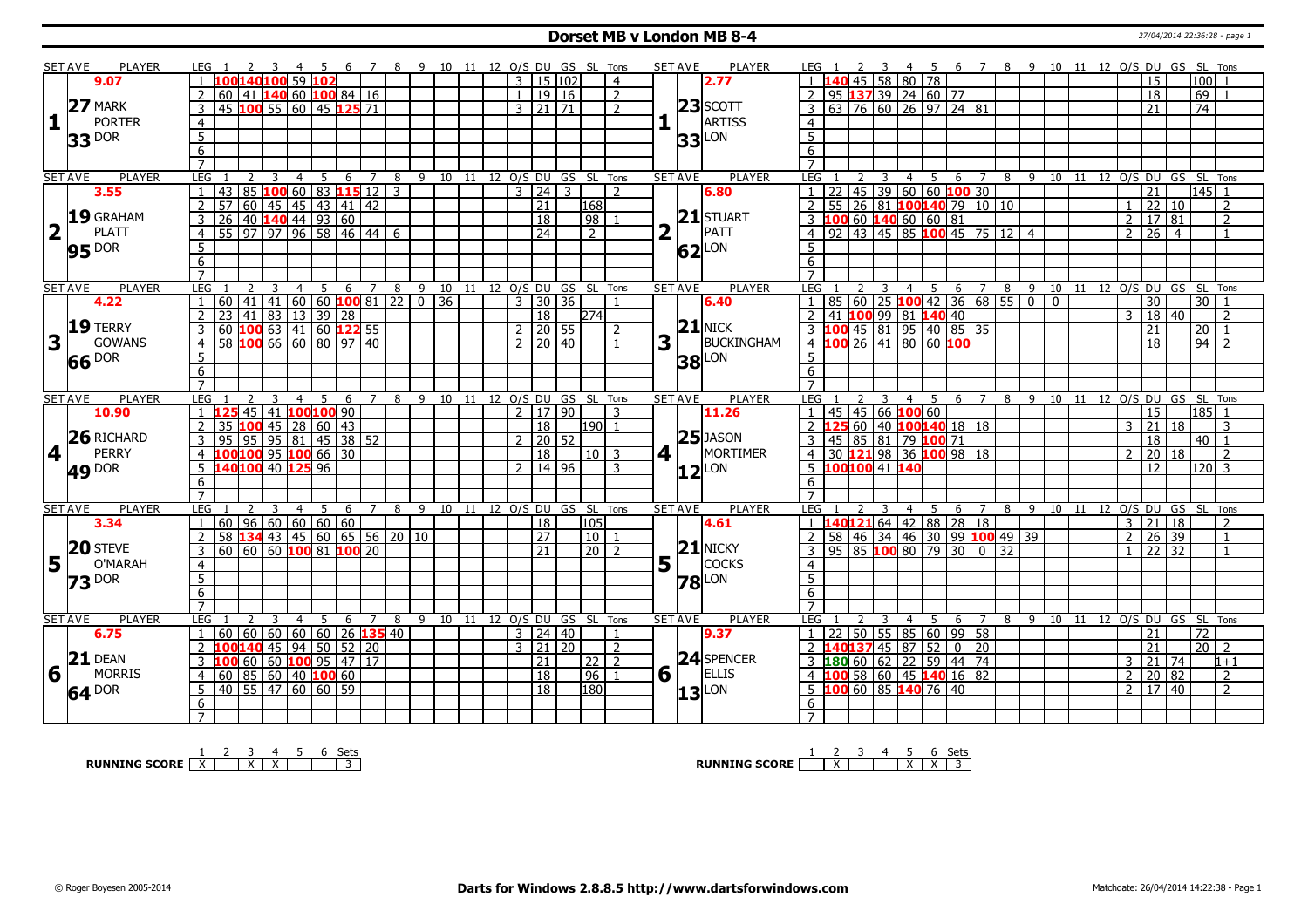#### **Dorset MB v London MB 8-4** 27/04/2014 22:36:29 - page 2

|                 | SET AVE        | PLAYER                         | LEG 1<br>$\overline{\mathbf{3}}$<br>- 45<br><sup>2</sup>                                                                   |                                | 6 7 8 9 10 11 12 O/S DU GS SL Tons |             |    |                                |                |                      |                 |                | <b>SET AVE</b>     |          | PLAYER              | LEG 1            | 2 3 |                        |                      |                                                    |                |   |   |    |    |                |                 |                 | 4 5 6 7 8 9 10 11 12 O/S DU GS SL Tons     |
|-----------------|----------------|--------------------------------|----------------------------------------------------------------------------------------------------------------------------|--------------------------------|------------------------------------|-------------|----|--------------------------------|----------------|----------------------|-----------------|----------------|--------------------|----------|---------------------|------------------|-----|------------------------|----------------------|----------------------------------------------------|----------------|---|---|----|----|----------------|-----------------|-----------------|--------------------------------------------|
|                 |                | 11.21                          | 60 60 140 40 137 44                                                                                                        |                                |                                    |             |    |                                |                | $\overline{18}$      | 20 I            | 2              |                    |          | 4.40                |                  |     |                        |                      | $1 \overline{100}$ 41 60 140 60 34 66              |                |   |   |    |    | 3              | $\overline{21}$ | 66              |                                            |
|                 |                |                                | 100 95 100 60 124 22                                                                                                       |                                |                                    |             |    |                                |                | 16 22                |                 | 3              |                    |          |                     |                  |     | 60 61 43 81 41         |                      |                                                    |                |   |   |    |    |                | 15              | 215             |                                            |
|                 |                | 25 RICHARD                     | 70 60 100 100 120 0<br>3<br> 41                                                                                            |                                |                                    | $0 \mid 10$ |    |                                | $\overline{1}$ | 25 10                |                 | 3              |                    |          | $20$ CHRIS          |                  |     |                        |                      | 3 30 81 60 78 79 41 46 32 34                       |                |   |   |    |    |                | 27              | 20              |                                            |
| 17              |                | <b>GOMM</b>                    | 43 100 80 100 59 83 36<br>$\overline{4}$                                                                                   |                                |                                    |             |    |                                |                | $1 \mid 19 \mid 36$  |                 | $\overline{2}$ | 7                  |          | COPELAND            |                  |     |                        |                      | $4   41   41$ 100100 97 27                         |                |   |   |    |    |                | 18              |                 | $\overline{95}$ 2                          |
|                 |                |                                | 5                                                                                                                          |                                |                                    |             |    |                                |                |                      |                 |                |                    |          | LON                 | 5 <sup>1</sup>   |     |                        |                      |                                                    |                |   |   |    |    |                |                 |                 |                                            |
|                 |                | $44^{DOR}$                     | 6                                                                                                                          |                                |                                    |             |    |                                |                |                      |                 |                |                    | 67       |                     | 6                |     |                        |                      |                                                    |                |   |   |    |    |                |                 |                 |                                            |
|                 |                |                                | $\overline{7}$                                                                                                             |                                |                                    |             |    |                                |                |                      |                 |                |                    |          |                     | $\overline{7}$   |     |                        |                      |                                                    |                |   |   |    |    |                |                 |                 |                                            |
|                 | SET AVE        | <b>PLAYER</b>                  | <b>LEG</b><br>$\overline{3}$<br>$\overline{4}$<br>2                                                                        | $-5$                           | 6 7 8 9 10 11 12 O/S DU GS SL Tons |             |    |                                |                |                      |                 |                | <b>SET AVE</b>     |          | <b>PLAYER</b>       | LEG              | 2   | $\overline{3}$         |                      |                                                    |                |   |   |    |    |                |                 |                 | 4 5 6 7 8 9 10 11 12 O/S DU GS SL Tons     |
|                 |                | 7.56                           | 60 81 59 100 60 47 69 17<br>$\mathbf{1}$                                                                                   |                                |                                    |             |    |                                |                | $\overline{24}$      | 8 I             | $\overline{1}$ |                    |          | 7.05                |                  |     |                        |                      | $1 \overline{140}$ 60   85   60   30   98   0   28 |                |   |   |    |    | $\mathbf{1}$   | $\overline{22}$ | 28              | $\overline{1}$                             |
|                 |                |                                | $21$ 97 60 100 41 72<br>$\overline{2}$                                                                                     |                                |                                    |             |    |                                |                | $\overline{18}$      | $1110$ 1        |                |                    |          |                     |                  |     |                        |                      | 2 59 140 60 94 100 40 8                            |                |   |   |    |    | $\mathbf{1}$   | $\overline{19}$ | 8               | $\overline{2}$                             |
|                 |                | $23$ SEAN                      | 3 140 45 100 100 116                                                                                                       |                                |                                    |             |    |                                |                | 3   15   116         |                 | $\overline{4}$ |                    |          | $25$ GENE           |                  |     | 3   95   60   65   70  |                      |                                                    |                |   |   |    |    |                | $\overline{12}$ | 1211            |                                            |
| 8               |                | <b>MCMURRAY</b>                | 68 100 22 45 85<br>$\overline{4}$                                                                                          |                                |                                    |             |    |                                |                | l 15                 | $181$ 1         |                | 8                  |          | HILL                |                  |     |                        |                      | 4 100 41 95 100 125 40                             |                |   |   |    |    | $\mathbf{1}$   | $16 \mid 40$    |                 | 3                                          |
|                 |                |                                | 5                                                                                                                          |                                |                                    |             |    |                                |                |                      |                 |                |                    |          |                     | 5                |     |                        |                      |                                                    |                |   |   |    |    |                |                 |                 |                                            |
|                 |                | 68 DOR                         | 6                                                                                                                          |                                |                                    |             |    |                                |                |                      |                 |                |                    |          | <b>99</b> LON       | 6                |     |                        |                      |                                                    |                |   |   |    |    |                |                 |                 |                                            |
|                 |                |                                |                                                                                                                            |                                |                                    |             |    |                                |                |                      |                 |                |                    |          |                     |                  |     |                        |                      |                                                    |                |   |   |    |    |                |                 |                 |                                            |
|                 | <b>SET AVE</b> | PLAYER                         | LEG 1<br>$\overline{3}$<br><sup>2</sup>                                                                                    | 4 5                            | 6 7 8 9 10 11 12 O/S DU GS SL Tons |             |    |                                |                |                      |                 |                | <b>SET AVE</b>     |          | PLAYER              | LEG              |     |                        |                      |                                                    |                |   |   |    |    |                |                 |                 | 2 3 4 5 6 7 8 9 10 11 12 O/S DU GS SL Tons |
|                 |                | 4.00                           | 60 70 45 100 100 54 72                                                                                                     |                                |                                    |             |    |                                |                | 3 21 72              |                 | $\overline{z}$ |                    |          | 7.85                |                  |     |                        |                      | $62$ 60 27 15 100 85 22                            |                |   |   |    |    |                | 21              |                 | 130                                        |
|                 |                |                                | 45   81   43   78   82   60   76<br>36                                                                                     |                                |                                    |             |    |                                |                | $3 \mid 24 \mid 76$  |                 |                |                    |          |                     |                  |     |                        |                      | 2   60   60   66   100   23   60   52              |                |   |   |    |    |                | 21              |                 | $80$   1                                   |
|                 |                | $20$ $ALAN$                    | 34   59   100   40   60   60   40<br>3<br>60 <sup>1</sup>                                                                  |                                |                                    |             |    |                                |                | $\overline{24}$      | 48              |                |                    |          | 19 DARREN           |                  |     |                        |                      | $3   60   25   38   45   45   46   60   140   42$  |                |   |   |    |    | $\overline{2}$ | $26 \mid 42$    |                 |                                            |
| $\overline{9}$  |                | AYRES                          | $\frac{36}{1}$ $\frac{1}{8}$ $\frac{1}{100}$ $\frac{1}{43}$ $\frac{1}{60}$ $\frac{1}{85}$ $\frac{1}{29}$<br>$\overline{4}$ |                                |                                    |             |    |                                |                | $\overline{21}$      | $60$ $1$        |                | 9                  |          | <b>IRVING</b>       |                  |     |                        |                      | 4 85 27 60 140165 12 12                            |                |   |   |    |    | $\mathcal{P}$  | 20 12           |                 | $\overline{2}$                             |
|                 |                | 66 DOR                         | 26 41 66 60 60 60 85 38 65<br>-5                                                                                           |                                |                                    |             |    |                                |                | $2 \mid 26 \mid 65$  |                 |                |                    |          | $91$ <sup>LON</sup> |                  |     |                        |                      | $5   93   92   60   45   140   31   20   0   15$   |                |   |   |    |    |                | 27              |                 | $5-1$                                      |
|                 |                |                                | 6                                                                                                                          |                                |                                    |             |    |                                |                |                      |                 |                |                    |          |                     | 6                |     |                        |                      |                                                    |                |   |   |    |    |                |                 |                 |                                            |
|                 |                |                                | $\overline{7}$                                                                                                             |                                |                                    |             |    |                                |                |                      |                 |                |                    |          |                     |                  |     |                        |                      |                                                    |                |   |   |    |    |                |                 |                 |                                            |
|                 | <b>SET AVE</b> | <b>PLAYER</b>                  | LEG<br>$\overline{4}$                                                                                                      | 5                              | 6 7 8                              |             |    | 9 10 11 12 0/S DU GS SL Tons   |                |                      |                 |                | <b>SET AVE</b>     |          | <b>PLAYER</b>       | LEG              |     |                        | $\overline{4}$<br>-5 | 6                                                  | $\overline{7}$ |   |   |    |    |                |                 |                 | 8 9 10 11 12 0/S DU GS SL Tons             |
|                 |                | 12.30                          | 46 40 23 100 140 60 76 16<br>$\overline{1}$                                                                                |                                |                                    |             |    |                                |                | $3 \mid 24 \mid 16$  |                 | $\overline{2}$ |                    |          | 8.61                |                  |     |                        |                      | $1   43   45   45$ 140 39 41 26                    |                |   |   |    |    |                | 21              |                 | 11221-1                                    |
|                 |                |                                | 41<br>100 41<br><sup>2</sup>                                                                                               | $\boxed{57}$ 84   17   83   58 |                                    |             |    |                                |                | 24                   | $20$   1        |                |                    |          |                     | 2                |     |                        |                      | $ 81 60 24 96$ 100100 30 0 10                      |                |   |   |    |    | $\overline{2}$ | 26              | <b>10</b>       | $\overline{2}$                             |
|                 |                | $24$ ROBBY                     | 59 100 43 44 81 100 34 30<br>3                                                                                             |                                |                                    |             |    |                                |                | $\sqrt{24}$          | 10 <sup>2</sup> |                |                    |          | $20$ JOHNNY         |                  |     |                        |                      | 3 44 100 2 66 100 100 64 25                        |                |   |   |    |    | 3              | $\overline{24}$ | $\sqrt{25}$     | $\overline{\mathbf{3}}$                    |
| 10 <sup>1</sup> |                | <b>MORRIS</b>                  | 100100140 81 60 20<br>$\overline{4}$                                                                                       |                                |                                    |             |    |                                |                | $2 \mid 17 \mid 20$  |                 | 3              | .OI 1              |          | STEFANO             |                  |     |                        |                      | 4 96 21 59 27 100 98                               |                |   |   |    |    |                | 18              |                 | l100  1                                    |
|                 |                | 03 DOR                         | 100125125 93 58<br>-5.                                                                                                     |                                |                                    |             |    |                                |                | $2 \mid 14 \mid 58$  |                 | 3              |                    |          | $22$ LON            |                  |     | 5   85   28   121   26 |                      |                                                    |                |   |   |    |    |                | 12              |                 | 241 1                                      |
|                 |                |                                | 6                                                                                                                          |                                |                                    |             |    |                                |                |                      |                 |                |                    |          |                     | 6                |     |                        |                      |                                                    |                |   |   |    |    |                |                 |                 |                                            |
|                 |                |                                | $\overline{7}$                                                                                                             |                                |                                    |             |    |                                |                |                      |                 |                |                    |          |                     | $\overline{7}$   |     |                        |                      |                                                    |                |   |   |    |    |                |                 |                 |                                            |
|                 | <b>SET AVE</b> | <b>PLAYER</b>                  | LEG 1<br>3                                                                                                                 | 4 5<br>- 6                     | $\overline{7}$                     |             |    | 8 9 10 11 12 O/S DU GS SL Tons |                |                      |                 |                | <b>SET AVE</b>     |          | <b>PLAYER</b>       | LEG <sub>1</sub> |     |                        |                      |                                                    |                |   |   |    |    |                |                 |                 | 4 5 6 7 8 9 10 11 12 O/S DU GS SL Tons     |
|                 |                | 4.79                           | 60   60   100   39   95   83   54   10<br>$\overline{1}$                                                                   |                                |                                    |             |    |                                |                | 3   24   10          |                 | $\overline{1}$ |                    |          | 3.46                |                  |     |                        |                      | 1 60 60 85 85 87 88 18 14                          |                |   |   |    |    |                | 24              | $\overline{4}$  |                                            |
|                 |                |                                | 47 27 97 70 100 41 99 20<br>2                                                                                              |                                |                                    |             |    |                                |                | 1 22 20              |                 | $\overline{1}$ |                    |          |                     |                  |     |                        |                      | 2   26 <b>121</b> 85   47   85   58   59           |                |   |   |    |    |                | 21              | $\overline{20}$ |                                            |
|                 |                |                                | 80 139 47 83 140 12<br>3                                                                                                   |                                |                                    |             |    |                                |                | $1 \mid 16 \mid 12$  |                 | $\overline{z}$ |                    | $22$ LEE |                     |                  |     |                        |                      | $3   43   85   43$ 125100 65                       |                |   |   |    |    |                | 18              |                 | $40$   2                                   |
|                 |                | $\mathbf{11}^{\text{24}}$ READ | $\overline{4}$                                                                                                             |                                |                                    |             |    |                                |                |                      |                 |                | $1\overline{1}$    |          | CLIFFORD            | $\overline{4}$   |     |                        |                      |                                                    |                |   |   |    |    |                |                 |                 |                                            |
|                 |                | $24$ <sup>DOR</sup>            | 5                                                                                                                          |                                |                                    |             |    |                                |                |                      |                 |                |                    |          | <b>84</b> LON       | $\overline{5}$   |     |                        |                      |                                                    |                |   |   |    |    |                |                 |                 |                                            |
|                 |                |                                | 6                                                                                                                          |                                |                                    |             |    |                                |                |                      |                 |                |                    |          |                     | 6                |     |                        |                      |                                                    |                |   |   |    |    |                |                 |                 |                                            |
|                 |                |                                | $\overline{7}$                                                                                                             |                                |                                    |             |    |                                |                |                      |                 |                |                    |          |                     | $\overline{7}$   |     |                        |                      |                                                    |                |   |   |    |    |                |                 |                 |                                            |
|                 | <b>SET AVE</b> | <b>PLAYER</b>                  | LEG<br>3<br>$\overline{4}$                                                                                                 | -5<br>6                        | $\overline{7}$<br>8                | 9           | 10 | 11                             |                | 12 O/S DU GS SL Tons |                 |                | <b>SET AVE</b>     |          | <b>PLAYER</b>       | LEG              |     |                        | $\overline{4}$<br>-5 | 6                                                  | $\overline{7}$ | 8 | 9 | 10 | 11 |                |                 |                 | 12 O/S DU GS SL Tons                       |
|                 |                | 5.54                           | 96 39 137 59 56 40<br>$\mathbf{1}$                                                                                         |                                |                                    |             |    |                                |                | 18                   | 74   1          |                |                    |          | 9.77                |                  |     |                        |                      | 1   60   100   100   41   140   60                 |                |   |   |    |    | $\mathcal{P}$  | 17 60           |                 | 3                                          |
|                 |                |                                | $85 \overline{87} \overline{77} \overline{55} \overline{60}$<br>$\overline{2}$                                             |                                |                                    |             |    |                                |                | 2 17 60              |                 | $\mathbf{1}$   |                    |          |                     |                  |     |                        |                      | 2   60   85   45   60   137   98                   |                |   |   |    |    |                | 18              | 16 <sup>1</sup> | $\vert$ 1                                  |
|                 |                | $26$ ROB                       | $\frac{140}{60}$ $\frac{60}{140}$ $\frac{91}{96}$ $\frac{96}{31}$ $\frac{31}{43}$<br>65 <b>140</b> 60 80 80 76<br>3        |                                |                                    |             |    |                                |                | $2 \mid 20 \mid 43$  |                 | $\mathbf{1}$   |                    |          | $26$ STEVE          |                  |     |                        |                      | 3 100100100 60 100 29                              |                |   |   |    |    |                | $\overline{18}$ | 12              | $\overline{4}$                             |
| 12 <sup>T</sup> |                | <b>MARTIN</b>                  | $\overline{4}$                                                                                                             |                                |                                    |             |    |                                |                | 3   18   76          |                 | $\mathbf{1}$   | $2^{\overline{1}}$ |          | DAY                 |                  |     |                        |                      | $4$   22 100 55   96   85   60                     |                |   |   |    |    |                | 18              |                 | 83 1                                       |
|                 |                | 44 <sup>DOR</sup>              | 5                                                                                                                          |                                |                                    |             |    |                                |                |                      |                 |                |                    |          | $66$ <sup>LON</sup> | 5 <sup>1</sup>   |     |                        |                      |                                                    |                |   |   |    |    |                |                 |                 |                                            |
|                 |                |                                | 6                                                                                                                          |                                |                                    |             |    |                                |                |                      |                 |                |                    |          |                     | 6                |     |                        |                      |                                                    |                |   |   |    |    |                |                 |                 |                                            |
|                 |                |                                |                                                                                                                            |                                |                                    |             |    |                                |                |                      |                 |                |                    |          |                     |                  |     |                        |                      |                                                    |                |   |   |    |    |                |                 |                 |                                            |
|                 |                |                                |                                                                                                                            |                                |                                    |             |    |                                |                |                      |                 |                |                    |          |                     |                  |     |                        |                      |                                                    |                |   |   |    |    |                |                 |                 |                                            |

| .اه ک                                                               | 10<br>∽∽<br>.                                                     |
|---------------------------------------------------------------------|-------------------------------------------------------------------|
| <b>RUNNING SCORE</b><br>n                                           | <b>RUNNING SCORE</b>                                              |
| $\sim$ $\sim$<br>OP:<br>Dorset MB -<br>Mark<br>$\cdot$ Porter 27.3. | $\cdot$ Hill 25.99 $\ast$<br>$MB \cdot$<br>IOP:<br>Londor<br>Genr |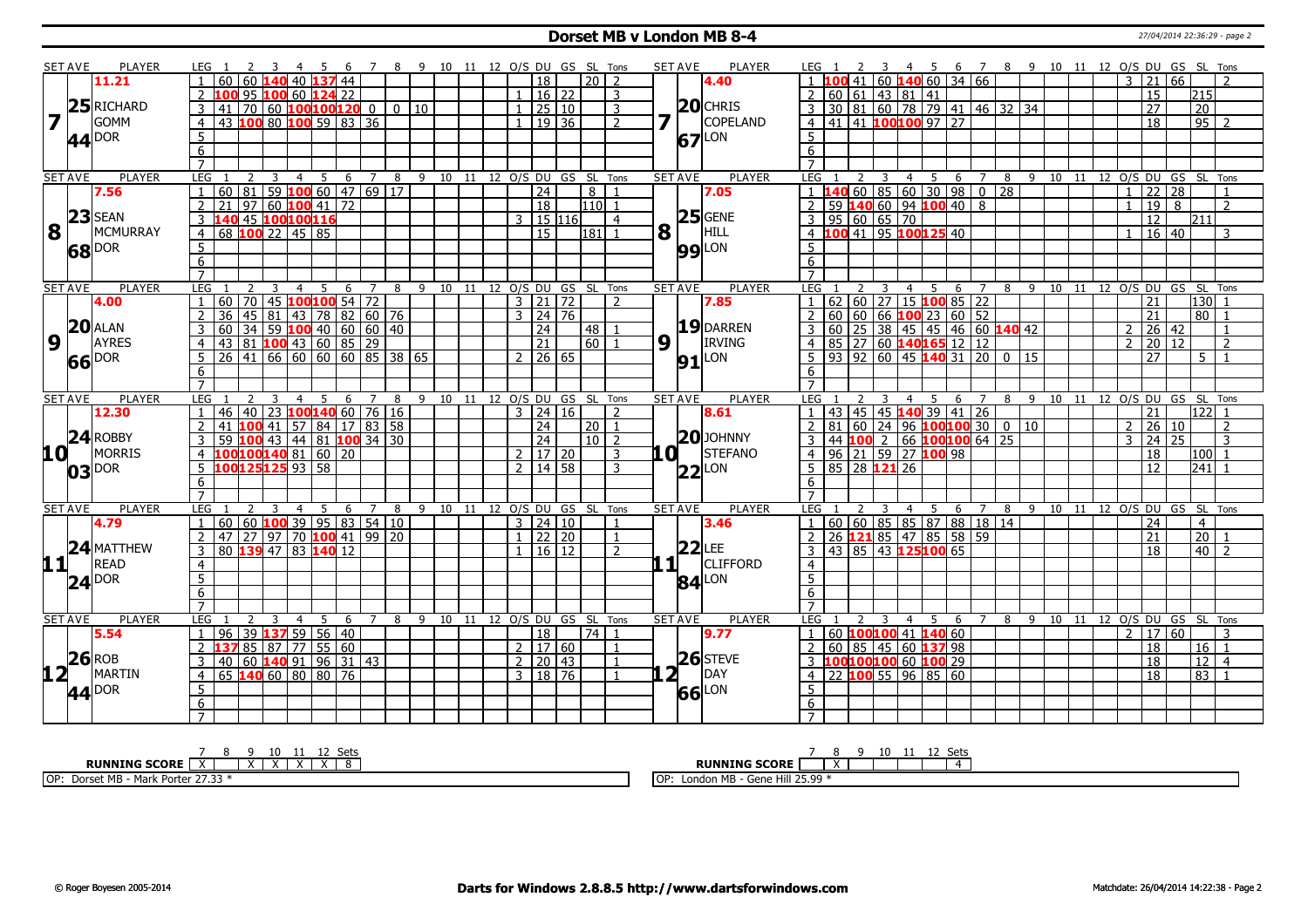# **Dorset MB**

### **London MB**

| <b>PLAYER</b>        |    | W/L WON LOST | <b>AVE</b> | <b>TAVE</b>       | <b>POINTS DARTS TONS TON+180</b> |                 |    |   | <b>TONS</b> | <b>PLAYER</b>         |   | W/L WON LOST | <b>AVE</b> | <b>TAVE</b> | <b>POINTS DARTS TONS TON+ 180</b> |     |    |    | <b>TONS</b> |
|----------------------|----|--------------|------------|-------------------|----------------------------------|-----------------|----|---|-------------|-----------------------|---|--------------|------------|-------------|-----------------------------------|-----|----|----|-------------|
| <b>Mark Porter</b>   |    |              | 27.33      | 9.07              | 1503                             | 55              |    |   | $8 + 0$     | <b>Scott Artiss</b>   |   |              | 23.33      | 2.77        | 1260                              | 54  |    |    | $2 + 0$     |
| <b>Graham Platt</b>  |    |              | 19.95      | 3.55              | 1736                             | 87              |    |   | $3 + 0$     | <b>Stuart Patt</b>    | w |              | 21.62      | 6.80        | 1859                              | 86  |    |    | $6 + 0$     |
| <b>Terry Gowans</b>  |    |              | 19.66      | 4.22              | 1730                             | 88              |    |   | $4 + 0$     | Nick Buckingham       |   |              | 21.38      | 6.40        | 1860                              | 87  |    |    | $6 + 0$     |
| <b>Richard Perry</b> |    |              | 26.49      | 10.90             | 2305                             | 87              |    |   | $10 + 0$    | Jason Mortimer        |   |              | 25.12      | 11.261      | 2160                              | 86  |    |    | $10 + 0$    |
| Steve O'Marah        |    |              | 20.73      | 3.34              | 1368                             | 66              |    | U | $3 + 0$     | Nicky Cocks           |   |              | 21.78      | 4.61        | 1503                              | 69  |    |    | $4 + 0$     |
| Dean Morris          |    |              | 21.64      | 6.75              | 2207                             | 102             |    |   | $6 + 0$     | Spencer Ellis         | w |              | 24.13      | 9.37        | 2413                              | 100 |    |    | 7+1         |
| Richard Gomm         |    |              | 25.44      | 11.21             | 1984                             | 781             |    |   | $10 + 0$    | <b>Chris Copeland</b> |   |              | 20.67      | 4.40        | 1674                              | 81  |    |    | $4 + 0$     |
| Sean McMurrav        |    |              | 23.68      | 7.56 <sub>1</sub> | 1705                             | 72 <sub>1</sub> |    |   | $7 + 0$     | Gene Hill             |   |              | 25.99      | 7.05        | 1793                              | 69  |    |    | $6 + 0$     |
| Alan Ayres           |    |              | 20.66      | 4.00              | 2397                             | 116             |    |   | $4 + 0$     | Darren Irving         |   |              | 19.91      | 7.85        | 2290                              | 115 |    |    | $6 + 0$     |
| <b>Robby Morris</b>  |    |              | 24.03      | 12.30 l           | 2475                             | 103             |    |   | $11+0$      | Johnny Stefano        |   |              | 20.22      | 8.61        | 2042                              | 101 |    |    | $8 + 0$     |
| <b>Matthew Read</b>  |    |              | 24.24      | 4.79              | 1503                             | 62              |    |   | $4 + 0$     | <b>Lee Clifford</b>   |   |              | 22.84      | 3.46        | 1439                              | 63  |    |    | $3 + 0$     |
| <b>Rob Martin</b>    |    |              | 26.44      | 5.54              | 1930                             | 73              |    |   | $4 + 0$     | <b>Steve Day</b>      |   |              | 26.66      | 9.77        | 1893                              | 71  |    |    | $9 + 0$     |
| <b>TOTALS</b>        | 28 |              | 23.10      |                   | 22843                            | 989             | 62 |   | 74+0        | <b>TOTALS</b>         |   |              | 22.59      |             | 22186                             | 982 | 51 | 19 | 71+1        |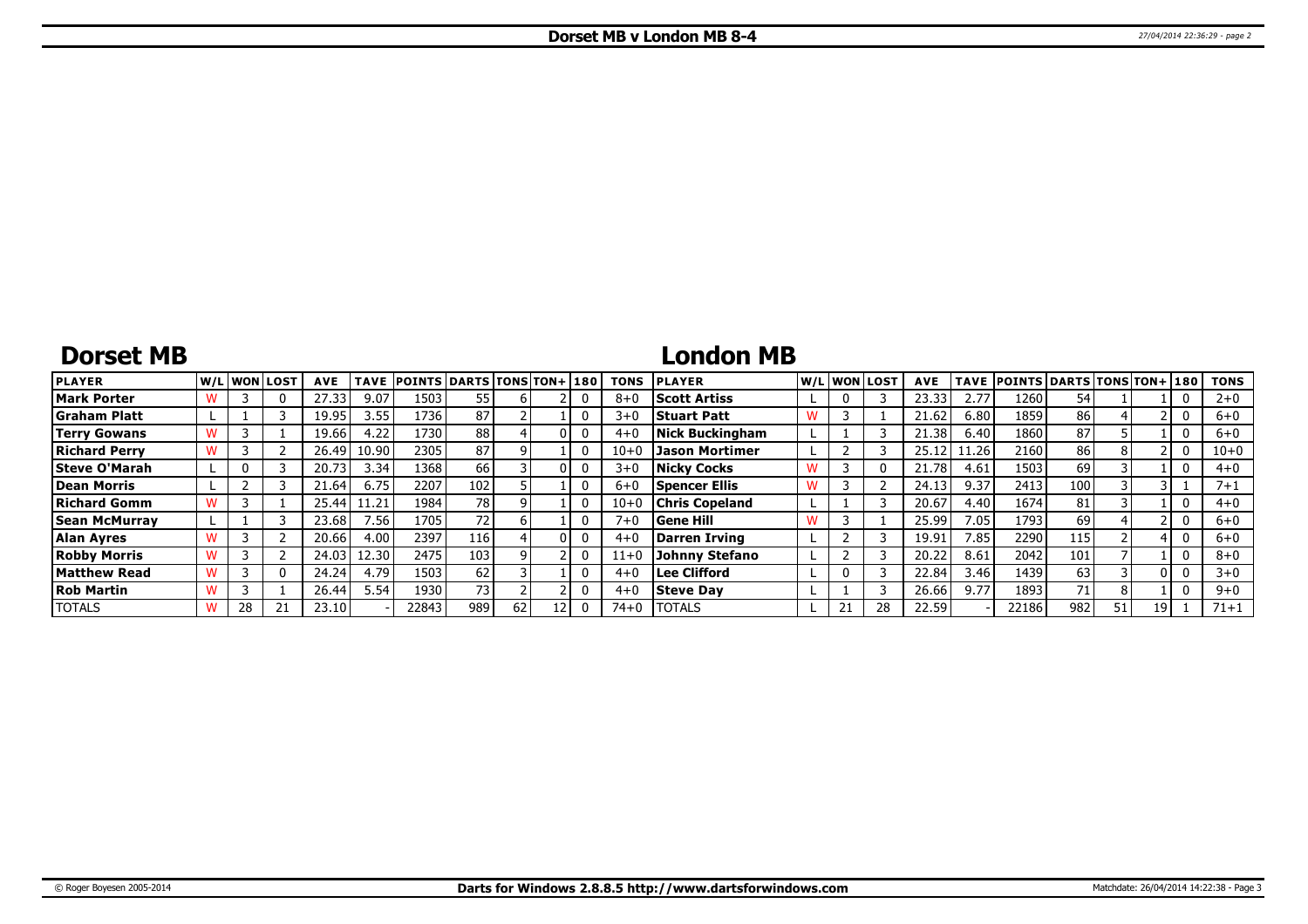### **Dorset WB v London WB 4-2** 27/04/2014 22:36:06 - page 1

|                         | <b>SET AVE</b>  |                                                                                                                                                                                                                                                                                                                                                                                                                                                             | <b>PLAYER</b> | IFG 1               | $\overline{45}$             | $\mathcal{L}$  | 26             | 26               | 45 |               | -6 | $\overline{7}$ |              | 89                                                                                                                                                    |    |                    |  |                       |                | 10 11 12 O/S DU GS SL Tons<br>$\overline{76}$ |                | <b>SET AVE</b> |                | <b>PLAYER</b>       |                  | 81           |   |                | 4 5              |                      | 45 100 58 100 36 20 0                                                       |   |   | 6 7 8 9 10 11 12 O/S DU GS SL Tons<br>$\overline{0}$ | $\overline{20}$ |            | $\overline{1}$ | 31                  |                 |                 |                            |
|-------------------------|-----------------|-------------------------------------------------------------------------------------------------------------------------------------------------------------------------------------------------------------------------------------------------------------------------------------------------------------------------------------------------------------------------------------------------------------------------------------------------------------|---------------|---------------------|-----------------------------|----------------|----------------|------------------|----|---------------|----|----------------|--------------|-------------------------------------------------------------------------------------------------------------------------------------------------------|----|--------------------|--|-----------------------|----------------|-----------------------------------------------|----------------|----------------|----------------|---------------------|------------------|--------------|---|----------------|------------------|----------------------|-----------------------------------------------------------------------------|---|---|------------------------------------------------------|-----------------|------------|----------------|---------------------|-----------------|-----------------|----------------------------|
|                         |                 | 1.40                                                                                                                                                                                                                                                                                                                                                                                                                                                        |               |                     |                             | 41             |                |                  |    |               | 41 |                |              | 60 41 60 40                                                                                                                                           |    |                    |  | $\overline{30}$       |                |                                               |                |                |                | 4.00                |                  |              |   |                |                  |                      |                                                                             |   |   |                                                      |                 |            |                |                     | 20              |                 |                            |
|                         |                 |                                                                                                                                                                                                                                                                                                                                                                                                                                                             |               | 2                   | 28                          | 45   41        |                | 41               |    |               |    |                | 44 97 29 140 |                                                                                                                                                       |    |                    |  | $\overline{24}$       |                | 36 1                                          |                |                |                |                     | $\overline{2}$   |              |   |                |                  |                      | 45 100 60 100 83 77 0 36                                                    |   |   |                                                      |                 |            | $\mathbf{3}$   | $24 \overline{)36}$ |                 |                 | $\overline{2}$             |
|                         |                 | $16$ SALLY                                                                                                                                                                                                                                                                                                                                                                                                                                                  |               | 3                   | 43 41                       |                |                |                  |    |               |    |                |              | $\frac{1}{60}$ $\frac{1}{41}$ $\frac{1}{60}$ $\frac{1}{81}$ $\frac{1}{59}$ $\frac{1}{36}$ $\frac{1}{80}$                                              |    |                    |  | $3 \mid 27 \mid 80$   |                |                                               |                |                |                | <b>16 NIKKI</b>     |                  |              |   |                |                  |                      | $3$ 55 45 22 80 25 85 41 42 42                                              |   |   |                                                      |                 |            |                | $\overline{27}$     |                 | 64              |                            |
| 1                       |                 | OLD                                                                                                                                                                                                                                                                                                                                                                                                                                                         |               | $\overline{4}$      |                             |                |                |                  |    |               |    |                |              | 45 15 37 31 83 57 31 85 57 60<br>24 45 40 7 26 91 47 28 48 40 39 66                                                                                   |    |                    |  | $3 \mid 30 \mid 60$   |                |                                               |                |                |                | PATTEN              |                  |              |   |                |                  |                      | $4 \mid 41 \mid 80 \mid 60 \mid 64 \mid 56 \mid 40 \mid 40 \mid 0 \mid 24$  |   |   |                                                      |                 |            |                | $\overline{27}$     |                 | $\overline{96}$ |                            |
|                         |                 | $28$ DOR                                                                                                                                                                                                                                                                                                                                                                                                                                                    |               | $5^{\circ}$         |                             |                |                |                  |    |               |    |                |              |                                                                                                                                                       |    |                    |  | $3 \mid 36 \mid 66$   |                |                                               |                |                |                | $ 08 ^{LON}$        |                  |              |   |                |                  |                      |                                                                             |   |   | 5 45 41 41 60 60 65 60 89 20 6 00                    |                 |            |                | $\overline{36}$     |                 | $\overline{14}$ |                            |
|                         |                 |                                                                                                                                                                                                                                                                                                                                                                                                                                                             |               | 6                   |                             |                |                |                  |    |               |    |                |              |                                                                                                                                                       |    |                    |  |                       |                |                                               |                |                |                |                     |                  |              |   |                |                  |                      |                                                                             |   |   |                                                      |                 |            |                |                     |                 |                 |                            |
|                         |                 |                                                                                                                                                                                                                                                                                                                                                                                                                                                             |               |                     |                             |                |                |                  |    |               |    |                |              |                                                                                                                                                       |    |                    |  |                       |                |                                               |                |                |                |                     |                  |              |   |                |                  |                      |                                                                             |   |   |                                                      |                 |            |                |                     |                 |                 |                            |
|                         | <b>SET AVE</b>  |                                                                                                                                                                                                                                                                                                                                                                                                                                                             | <b>PLAYER</b> | LEG                 |                             | <sup>2</sup>   | $\overline{3}$ | $\overline{4}$   | 5  |               |    |                |              |                                                                                                                                                       |    |                    |  |                       |                | 6 7 8 9 10 11 12 0/S DU GS SL Tons            |                | <b>SET AVE</b> |                | <b>PLAYER</b>       | LEG <sub>1</sub> | <sup>2</sup> |   |                |                  |                      |                                                                             |   |   | 4 5 6 7 8 9 10 11 12 O/S DU GS SL Tons               |                 |            |                |                     |                 |                 |                            |
|                         |                 |                                                                                                                                                                                                                                                                                                                                                                                                                                                             |               |                     | $\overline{24}$             |                |                |                  |    |               |    |                |              | 26 81 60 44 100 98 20 32                                                                                                                              |    | $0 \mid 14 \mid 0$ |  | $\overline{36}$       |                |                                               |                |                |                |                     |                  |              |   |                |                  |                      |                                                                             |   |   | 25 26 45 45 60 45 100 60 11 32 32 20                 |                 |            | $\overline{2}$ | $\overline{35}$     | $\overline{20}$ |                 |                            |
|                         |                 | 6.90                                                                                                                                                                                                                                                                                                                                                                                                                                                        |               |                     |                             |                |                |                  |    |               |    |                |              |                                                                                                                                                       |    |                    |  |                       |                | $\overline{2}$                                |                |                |                | 8.85                |                  |              |   |                |                  |                      |                                                                             |   |   |                                                      |                 |            |                |                     |                 |                 |                            |
|                         |                 |                                                                                                                                                                                                                                                                                                                                                                                                                                                             |               |                     | 41                          |                |                | $60 \ 36 \ 11$   |    | 30   19   100 |    |                |              |                                                                                                                                                       |    |                    |  | $\overline{21}$       |                | $204$ 1                                       |                |                |                |                     |                  |              |   |                |                  |                      | $60   60   45   100   41   125   50   20$                                   |   |   |                                                      |                 |            |                | $\overline{22}$     | $\overline{20}$ |                 | 2                          |
|                         |                 | $17$ CLAIRE                                                                                                                                                                                                                                                                                                                                                                                                                                                 |               |                     |                             |                |                |                  |    |               |    |                |              | <u>3 125 98 45 125 68 40</u><br>4 100 30 80 41 30 60 60 44 56<br>5 41 25 40 45 63 26 45 140 36 40                                                     |    |                    |  | $3 \mid 18 \mid 40$   |                |                                               | $\overline{2}$ |                |                | <b>18</b> DEB       |                  |              |   |                |                  |                      | 3 41 100 66 121 28<br>4 60 60 41 60 83 139 18 32 0                          |   |   |                                                      |                 |            |                | $\overline{15}$     |                 | $145$ 2         |                            |
| $\overline{\mathbf{2}}$ |                 | <b>WHATLEY</b>                                                                                                                                                                                                                                                                                                                                                                                                                                              |               |                     |                             |                |                |                  |    |               |    |                |              |                                                                                                                                                       |    |                    |  | $2 \mid 26 \mid 56$   |                |                                               | $\overline{1}$ |                |                | WATLING             |                  |              |   |                |                  |                      |                                                                             |   |   |                                                      |                 |            |                | $\overline{27}$     |                 | 8               | $\overline{1}$             |
|                         |                 | 82 DOR                                                                                                                                                                                                                                                                                                                                                                                                                                                      |               |                     |                             |                |                |                  |    |               |    |                |              |                                                                                                                                                       |    |                    |  | 1   28   40           |                |                                               | $\mathbf{1}$   |                |                | <b>60</b> LON       |                  |              |   |                |                  |                      | $5 \mid 79$ 100 60 100 45 27 41 33 8                                        |   |   |                                                      |                 |            |                | $\overline{27}$     |                 | 8               | $\overline{z}$             |
|                         |                 |                                                                                                                                                                                                                                                                                                                                                                                                                                                             |               | 6                   |                             |                |                |                  |    |               |    |                |              |                                                                                                                                                       |    |                    |  |                       |                |                                               |                |                |                |                     | 6                |              |   |                |                  |                      |                                                                             |   |   |                                                      |                 |            |                |                     |                 |                 |                            |
|                         |                 |                                                                                                                                                                                                                                                                                                                                                                                                                                                             |               | $\overline{7}$      |                             |                |                |                  |    |               |    |                |              |                                                                                                                                                       |    |                    |  |                       |                |                                               |                |                |                |                     |                  |              |   |                |                  |                      |                                                                             |   |   |                                                      |                 |            |                |                     |                 |                 |                            |
|                         | <b>SET AVE</b>  |                                                                                                                                                                                                                                                                                                                                                                                                                                                             | <b>PLAYER</b> | LEG                 |                             | $\overline{2}$ | 3              | $\overline{4}$   |    | 5             | 6  |                | 7 8          | 9                                                                                                                                                     |    |                    |  |                       |                | 10 11 12 0/S DU GS SL Tons                    |                | <b>SET AVE</b> |                | <b>PLAYER</b>       | LEG              |              | 3 |                | $4 \overline{5}$ |                      |                                                                             |   |   | 6 7 8 9 10 11 12 O/S DU GS SL Tons                   |                 |            |                |                     |                 |                 |                            |
|                         |                 | 2.00                                                                                                                                                                                                                                                                                                                                                                                                                                                        |               | 1   41              |                             |                |                |                  |    |               |    |                |              |                                                                                                                                                       |    |                    |  |                       |                | $32$   2                                      |                |                |                | 3.41                |                  |              |   |                |                  |                      | $1   66   60   21   55   41   26   81   91   60$                            |   |   |                                                      |                 |            | 3              | 27 60               |                 |                 |                            |
|                         |                 |                                                                                                                                                                                                                                                                                                                                                                                                                                                             |               |                     |                             |                |                |                  |    |               |    |                |              | 141 24 100 60 26 100 80 38<br>41 66 60 60 36 26 52 72 23 33 20 9<br>55 60 36 28 60 60 82 44 36 20 10 10 1 34 10<br>95 25 45 21 26 41 70 60 21 65      |    |                    |  |                       |                |                                               |                |                |                |                     |                  |              |   |                |                  |                      |                                                                             |   |   |                                                      |                 |            |                |                     |                 |                 |                            |
|                         |                 |                                                                                                                                                                                                                                                                                                                                                                                                                                                             |               | 2                   |                             |                |                |                  |    |               |    |                |              |                                                                                                                                                       |    |                    |  |                       |                | $\overline{3}$                                |                |                |                |                     | $\overline{2}$   |              |   |                |                  |                      |                                                                             |   |   | 45 41 120 26 30 60 43 31 27 48 20 6                  |                 | $\sqrt{2}$ |                | $\overline{38}$     | $\overline{4}$  |                 |                            |
|                         |                 | $15$ FELICIA                                                                                                                                                                                                                                                                                                                                                                                                                                                |               | 3                   |                             |                |                |                  |    |               |    |                |              |                                                                                                                                                       |    |                    |  |                       |                |                                               |                |                |                | $15$ LYNDA          |                  |              |   |                |                  |                      |                                                                             |   |   | $\frac{1}{45}$ 45 36 45 26 60 <b>121</b> 91 24 0 0 0 |                 |            |                | $\overline{36}$     |                 | 8               | $\vert$ 1                  |
| 3                       |                 | <b>BLAY</b>                                                                                                                                                                                                                                                                                                                                                                                                                                                 |               | $\overline{4}$      |                             |                |                |                  |    |               |    |                |              |                                                                                                                                                       |    |                    |  |                       |                | 32                                            |                | 3              |                | <b>BIONDINI</b>     |                  |              |   |                |                  |                      | $4 \mid 41 \mid 41 \mid 100 \mid 60 \mid 77 \mid 24 \mid 43 \mid 95 \mid 0$ |   |   | $\overline{20}$                                      |                 |            | $\overline{3}$ | 30 20               |                 |                 |                            |
|                         |                 | $25$ $\text{pos}$                                                                                                                                                                                                                                                                                                                                                                                                                                           |               | 5                   |                             |                |                |                  |    |               |    |                |              |                                                                                                                                                       |    |                    |  |                       |                |                                               |                |                |                | $24$ LON            |                  |              |   |                |                  |                      |                                                                             |   |   |                                                      |                 |            |                |                     |                 |                 |                            |
|                         |                 |                                                                                                                                                                                                                                                                                                                                                                                                                                                             |               | 6                   |                             |                |                |                  |    |               |    |                |              |                                                                                                                                                       |    |                    |  |                       |                |                                               |                |                |                |                     | 6                |              |   |                |                  |                      |                                                                             |   |   |                                                      |                 |            |                |                     |                 |                 |                            |
|                         |                 |                                                                                                                                                                                                                                                                                                                                                                                                                                                             |               |                     |                             |                |                |                  |    |               |    |                |              |                                                                                                                                                       |    |                    |  |                       |                |                                               |                |                |                |                     |                  |              |   |                |                  |                      |                                                                             |   |   |                                                      |                 |            |                |                     |                 |                 |                            |
|                         |                 |                                                                                                                                                                                                                                                                                                                                                                                                                                                             |               |                     |                             |                |                | $\overline{4}$   | -5 |               | 6  |                | 8            | 9                                                                                                                                                     | 10 | 11                 |  |                       |                | 12 O/S DU GS SL Tons                          |                |                | <b>SET AVE</b> | <b>PLAYER</b>       | LEG              |              |   | 4              | 5                | 6                    |                                                                             | 8 |   |                                                      |                 |            |                |                     |                 |                 | 10 11 12 O/S DU GS SL Tons |
|                         | <b>SET AVE</b>  |                                                                                                                                                                                                                                                                                                                                                                                                                                                             | <b>PLAYER</b> | LEG                 |                             |                |                |                  |    |               |    |                |              |                                                                                                                                                       |    |                    |  |                       |                |                                               |                |                |                |                     |                  |              |   |                |                  |                      |                                                                             |   | 9 |                                                      |                 |            |                |                     |                 |                 |                            |
|                         |                 |                                                                                                                                                                                                                                                                                                                                                                                                                                                             |               |                     |                             |                |                |                  |    |               |    |                |              |                                                                                                                                                       |    |                    |  |                       |                |                                               |                |                |                | 1.00                |                  |              |   |                |                  |                      |                                                                             |   |   |                                                      |                 |            |                |                     |                 |                 |                            |
|                         |                 | 3.57                                                                                                                                                                                                                                                                                                                                                                                                                                                        |               |                     |                             |                |                |                  |    |               |    |                |              |                                                                                                                                                       |    |                    |  | $3 \mid 33 \mid 35$   |                |                                               |                |                |                |                     |                  |              |   |                |                  |                      |                                                                             |   |   |                                                      |                 |            |                | 30                  |                 | 82              |                            |
|                         |                 |                                                                                                                                                                                                                                                                                                                                                                                                                                                             |               | $\overline{2}$      |                             |                |                |                  |    |               |    |                |              |                                                                                                                                                       |    |                    |  | $2 \mid 32 \mid 16$   |                |                                               |                |                |                |                     |                  |              |   |                |                  |                      |                                                                             |   |   |                                                      |                 |            |                | $\overline{33}$     |                 | 95              |                            |
|                         |                 | $17$ JULIE                                                                                                                                                                                                                                                                                                                                                                                                                                                  |               | 3                   |                             |                |                |                  |    |               |    |                |              |                                                                                                                                                       |    |                    |  | $\overline{30}$       |                | $22$ 1                                        |                |                |                | $14$ LISA           |                  |              |   |                |                  |                      |                                                                             |   |   |                                                      |                 |            | $\mathcal{R}$  | 30                  | 52              |                 |                            |
|                         | 4 <sup>1</sup>  | <b>BOGGUST</b>                                                                                                                                                                                                                                                                                                                                                                                                                                              |               | $\overline{4}$      |                             |                |                |                  |    |               |    |                |              | 145 41 45 26 60 <b>100</b> 60 52 27 10 35<br>60 68 41 60 41 60 57 28 70 0 16<br>21 26 43 60 45 <b>100</b> 28 60 39 57<br>81 43 85 45 45 45 <b>157</b> |    |                    |  | 3 21 157              |                |                                               | $\overline{1}$ | $4$            |                | DUNFORD             |                  |              |   |                |                  |                      |                                                                             |   |   |                                                      |                 |            |                | 21                  |                 | 132             |                            |
|                         |                 |                                                                                                                                                                                                                                                                                                                                                                                                                                                             |               | 5                   |                             |                |                |                  |    |               |    |                |              |                                                                                                                                                       |    |                    |  |                       |                |                                               |                |                |                |                     | 5 <sup>1</sup>   |              |   |                |                  |                      |                                                                             |   |   |                                                      |                 |            |                |                     |                 |                 |                            |
|                         |                 | $09$ $\text{DOR}$                                                                                                                                                                                                                                                                                                                                                                                                                                           |               | $6\overline{6}$     |                             |                |                |                  |    |               |    |                |              |                                                                                                                                                       |    |                    |  |                       |                |                                               |                |                |                | $87$ <sup>LON</sup> | $6 \overline{6}$ |              |   |                |                  |                      |                                                                             |   |   |                                                      |                 |            |                |                     |                 |                 |                            |
|                         |                 |                                                                                                                                                                                                                                                                                                                                                                                                                                                             |               | $\overline{7}$      |                             |                |                |                  |    |               |    |                |              |                                                                                                                                                       |    |                    |  |                       |                |                                               |                |                |                |                     | $\overline{7}$   |              |   |                |                  |                      |                                                                             |   |   |                                                      |                 |            |                |                     |                 |                 |                            |
|                         | <b>SET AVE</b>  |                                                                                                                                                                                                                                                                                                                                                                                                                                                             | <b>PLAYER</b> | LEG                 |                             | 2              | $\overline{3}$ | $\overline{4}$   | 5  |               | 6  | $\overline{7}$ |              | 89                                                                                                                                                    |    | 10 11              |  |                       |                | 12 O/S DU GS SL Tons                          |                | <b>SET AVE</b> |                | <b>PLAYER</b>       | LEG              |              |   | $\overline{4}$ |                  |                      | 5 6 7 8 9                                                                   |   |   | 10 11 12 O/S DU GS SL Tons                           |                 |            |                |                     |                 |                 |                            |
|                         |                 | 3.20                                                                                                                                                                                                                                                                                                                                                                                                                                                        |               |                     |                             |                |                |                  |    |               |    |                |              |                                                                                                                                                       |    |                    |  | $\overline{21}$       |                | 1179                                          |                |                |                | 4.40                |                  |              |   |                |                  |                      | $1 \mid 25 \mid 100 \mid 80 \mid 100 \mid 46 \mid 76 \mid 47 \mid 27$       |   |   |                                                      |                 |            | $\mathbf{3}$   | 24 27               |                 |                 | $\mathcal{L}$              |
|                         |                 |                                                                                                                                                                                                                                                                                                                                                                                                                                                             |               |                     |                             |                |                |                  |    |               |    |                |              |                                                                                                                                                       |    | $0$ 0 35 2 47      |  |                       | $\overline{4}$ |                                               | $\mathcal{L}$  |                |                |                     |                  |              |   |                |                  |                      |                                                                             |   |   | 2 60 83 81 30 40 22 60 14 41 30 35 0                 |                 |            |                | 45                  |                 | $\overline{4}$  |                            |
|                         |                 |                                                                                                                                                                                                                                                                                                                                                                                                                                                             |               | 3                   |                             |                |                |                  |    |               |    |                |              | $\frac{1}{1}$ 60 80 40 41 45 30 26 $\frac{1}{2}$ 81 <b>120 100</b> 26 41 47 21 25 0                                                                   |    |                    |  |                       |                |                                               |                |                |                | <b>16</b> DEE       |                  |              |   |                |                  |                      |                                                                             |   |   |                                                      |                 |            | $\overline{1}$ |                     |                 |                 |                            |
|                         |                 |                                                                                                                                                                                                                                                                                                                                                                                                                                                             |               |                     | $60$ 45 40 60 8 80 45 60    |                |                |                  |    |               |    |                |              |                                                                                                                                                       |    |                    |  | 24<br>$\overline{30}$ |                | 103<br>$5-1$                                  |                |                |                |                     | $\overline{4}$   |              |   |                |                  |                      | 26 140 45 43 85 41 41 40 40                                                 |   |   |                                                      |                 |            | $\overline{2}$ | $25 \mid 40$        |                 |                 |                            |
|                         |                 | $\frac{14}{5}$ $\frac{14}{\frac{1}{2} \cdot \frac{1}{2} \cdot \frac{1}{2} \cdot \frac{1}{2} \cdot \frac{1}{2} \cdot \frac{1}{2} \cdot \frac{1}{2} \cdot \frac{1}{2} \cdot \frac{1}{2} \cdot \frac{1}{2} \cdot \frac{1}{2} \cdot \frac{1}{2} \cdot \frac{1}{2} \cdot \frac{1}{2} \cdot \frac{1}{2} \cdot \frac{1}{2} \cdot \frac{1}{2} \cdot \frac{1}{2} \cdot \frac{1}{2} \cdot \frac{1}{2} \cdot \frac{1}{2} \cdot \frac{1}{2} \cdot \frac{1}{$<br>MABBATT |               | $\overline{4}$      |                             |                |                |                  |    |               |    |                |              | 68 80 26 60 60 15 <b>100</b> 52 20 15                                                                                                                 |    |                    |  |                       |                |                                               |                | 5              |                | <b>BELCHER</b>      |                  |              |   |                |                  |                      | 45 60 100 40 41 70 73 47 0 25                                               |   |   |                                                      |                 |            |                | 29 25               |                 |                 |                            |
|                         |                 | $07$ $\text{pos}$                                                                                                                                                                                                                                                                                                                                                                                                                                           |               | 5                   |                             |                |                |                  |    |               |    |                |              |                                                                                                                                                       |    |                    |  |                       |                |                                               |                |                |                | $26$ LON            | 5                |              |   |                |                  |                      |                                                                             |   |   |                                                      |                 |            |                |                     |                 |                 |                            |
|                         |                 |                                                                                                                                                                                                                                                                                                                                                                                                                                                             |               | 6                   |                             |                |                |                  |    |               |    |                |              |                                                                                                                                                       |    |                    |  |                       |                |                                               |                |                |                |                     | 6                |              |   |                |                  |                      |                                                                             |   |   |                                                      |                 |            |                |                     |                 |                 |                            |
|                         |                 |                                                                                                                                                                                                                                                                                                                                                                                                                                                             |               |                     |                             |                |                |                  |    |               |    |                |              |                                                                                                                                                       |    |                    |  |                       |                |                                               |                |                |                |                     |                  |              |   |                |                  |                      |                                                                             |   |   |                                                      |                 |            |                |                     |                 |                 |                            |
|                         | <b>SET AVE</b>  |                                                                                                                                                                                                                                                                                                                                                                                                                                                             | <b>PLAYER</b> | <b>LEG</b>          |                             |                |                | $\overline{4}$   |    | .5            | 6  | $\overline{7}$ | 8            | 9                                                                                                                                                     | 10 | 11                 |  |                       |                | 12 O/S DU GS SL Tons                          |                | <b>SET AVE</b> |                | <b>PLAYER</b>       | LEG              |              |   |                | -5               | 6                    | $\overline{7}$                                                              | 8 | 9 | 10                                                   | 11              |            |                |                     |                 |                 | 12 O/S DU GS SL Tons       |
|                         |                 | 6.70                                                                                                                                                                                                                                                                                                                                                                                                                                                        |               |                     | $1 \t140$ 24 30 28 41 60 30 |                |                |                  |    |               |    |                |              |                                                                                                                                                       |    |                    |  | 21                    |                | $ 148 $ 1                                     |                |                |                | 5.61                |                  |              |   |                |                  |                      | 1 <b>121</b> 43 81 <b>100</b> 81 51 24                                      |   |   |                                                      |                 |            | $\overline{2}$ | 20 24               |                 |                 |                            |
|                         |                 |                                                                                                                                                                                                                                                                                                                                                                                                                                                             |               | 2                   | 50 100 85 81 130 55         |                |                |                  |    |               |    |                |              |                                                                                                                                                       |    |                    |  | $\overline{2}$ 17 55  |                |                                               | $\overline{2}$ |                |                |                     | 2 <sub>1</sub>   |              |   |                |                  | $-40$ 30 81 30 60 80 |                                                                             |   |   |                                                      |                 |            |                | 18                  |                 | 80              |                            |
|                         |                 | $19$ LINDA                                                                                                                                                                                                                                                                                                                                                                                                                                                  |               | 3                   | 41                          |                |                |                  |    |               |    |                |              | 45 36 45 26 60 45 81 37 75 10                                                                                                                         |    |                    |  | $2 \mid 32 \mid 10$   |                |                                               |                |                |                | $20$ CARLY          |                  |              |   |                |                  |                      | 3 60 41 81 60 45 40 45 43 56 22                                             |   |   |                                                      |                 |            |                | $\overline{30}$     |                 | 8               |                            |
|                         | $6\overline{1}$ | BELLINGHAM                                                                                                                                                                                                                                                                                                                                                                                                                                                  |               | $\overline{4}$      | 36                          |                |                | 45 100 100 60 32 |    |               |    |                |              |                                                                                                                                                       |    |                    |  | $\overline{18}$       |                | $128$ 2                                       |                | 6              |                | <b>TOWNSEND</b>     |                  |              |   |                |                  |                      | 4 60 100 37 100 95 37 72                                                    |   |   |                                                      |                 |            | 3              | $\overline{21}$     | 72              |                 | $\overline{2}$             |
|                         |                 |                                                                                                                                                                                                                                                                                                                                                                                                                                                             |               |                     |                             |                |                |                  |    |               |    |                |              | $\overline{5}$ 100 45 80 62 21 22 45 60 46 20                                                                                                         |    |                    |  | $1 \mid 28 \mid 20$   |                |                                               |                |                |                |                     |                  |              |   |                |                  |                      | $5   85   40   60   60   26   60   60   50   20$                            |   |   |                                                      |                 |            |                | $\overline{27}$     |                 | 40              |                            |
|                         | 22              | <b>DOR</b>                                                                                                                                                                                                                                                                                                                                                                                                                                                  |               |                     |                             |                |                |                  |    |               |    |                |              |                                                                                                                                                       |    |                    |  |                       |                |                                               |                |                |                | <b>49 LON</b>       |                  |              |   |                |                  |                      |                                                                             |   |   |                                                      |                 |            |                |                     |                 |                 |                            |
|                         |                 |                                                                                                                                                                                                                                                                                                                                                                                                                                                             |               | 6<br>$\overline{7}$ |                             |                |                |                  |    |               |    |                |              |                                                                                                                                                       |    |                    |  |                       |                |                                               |                |                |                |                     |                  |              |   |                |                  |                      |                                                                             |   |   |                                                      |                 |            |                |                     |                 |                 |                            |

| Setr<br><b>JULJ</b>                                                       | Set <sup>.</sup><br>ーー                                                          |
|---------------------------------------------------------------------------|---------------------------------------------------------------------------------|
| <b>SCORI</b><br><b>RUNNING</b><br>$\ddot{\phantom{1}}$<br>$\epsilon$<br>. | <b>RUNNING SCORE</b>                                                            |
| lingham 19.22<br>OP:<br>WB<br>Dorset<br>Tinda                             | $\sim$ 200<br>∩n<br><b>MD</b><br>nee Belcher.<br>Londor<br>16.26<br>ושו<br>VV L |